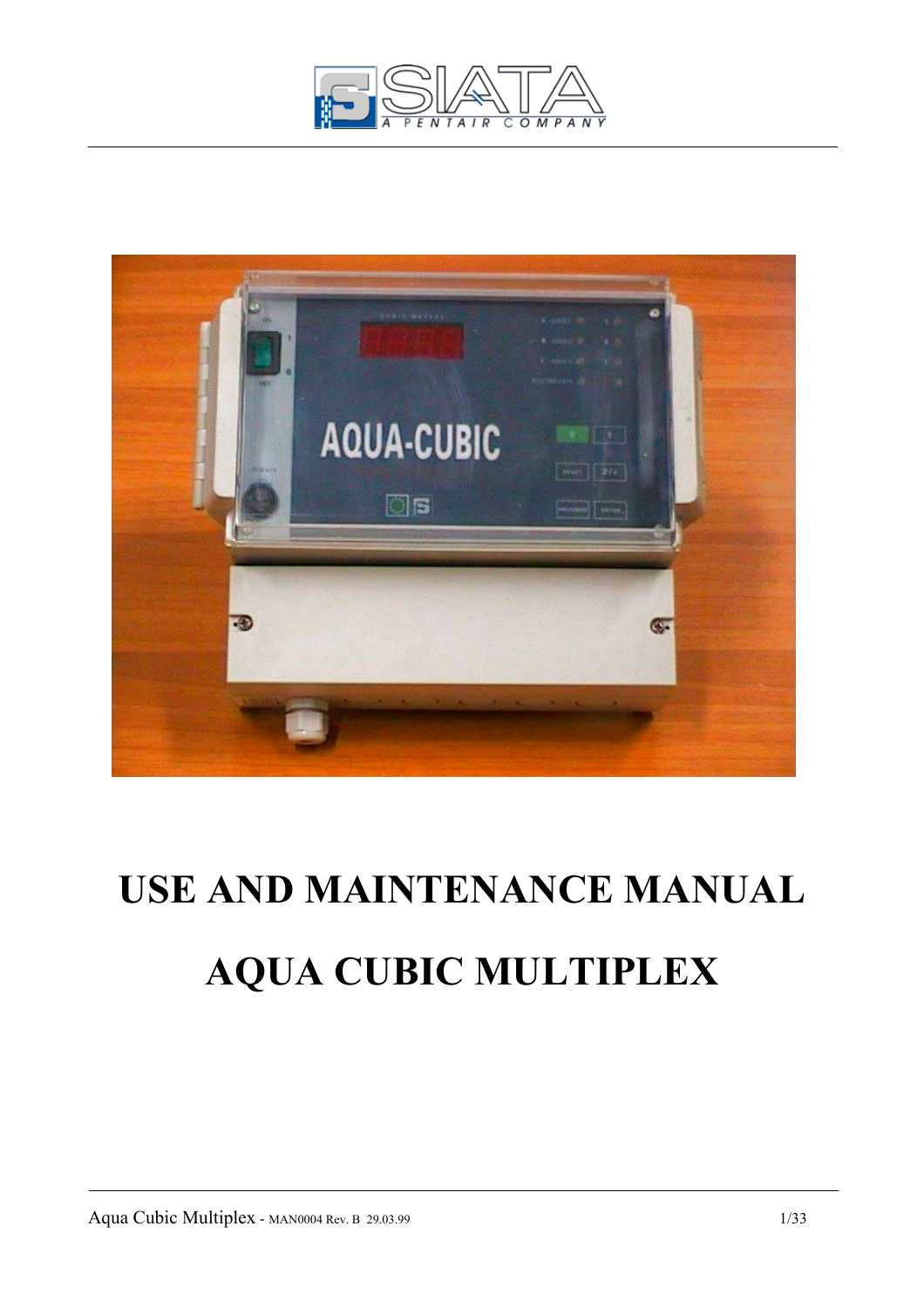

# **EC DECLARATION OF CONFORMITY**

**Producer S.I.A.T.A. S.r.l.**

 address Via Virginio 370/372 50025 Montespertoli-Florence (ITALY)

Declares that the following material:

**PN** 

# **AC-MULT/05**

**Description**

# **AQUA CUBIC MULTIPLEX**

Conforms to the essential pre-requisites of the following **DIRECTIVES**:

- **Electromagnetic Compatibility 89/336/CEE, 93/68/CEE**
- **Low Voltage 73/23/CEE, 93/68/CEE**

The fulfilment of the following regulations has been verified:

**EN 50081-1** General Regulation on Emissions – part 1 residential, commercial and light industry environment

**EN 50082-1** General Regulation on Immunity – part 1:residential, commercial and light industry environments

 S.I.A.T.A. S.R.L. has a Quality System which conforms to the requirements of the regulation:

**ISO 9001/UNI EN ISO 9001-ed. 1994** (Certificate n°95.022 SGS ICS )

Date Director LUIGI FERRALI

03.03.1998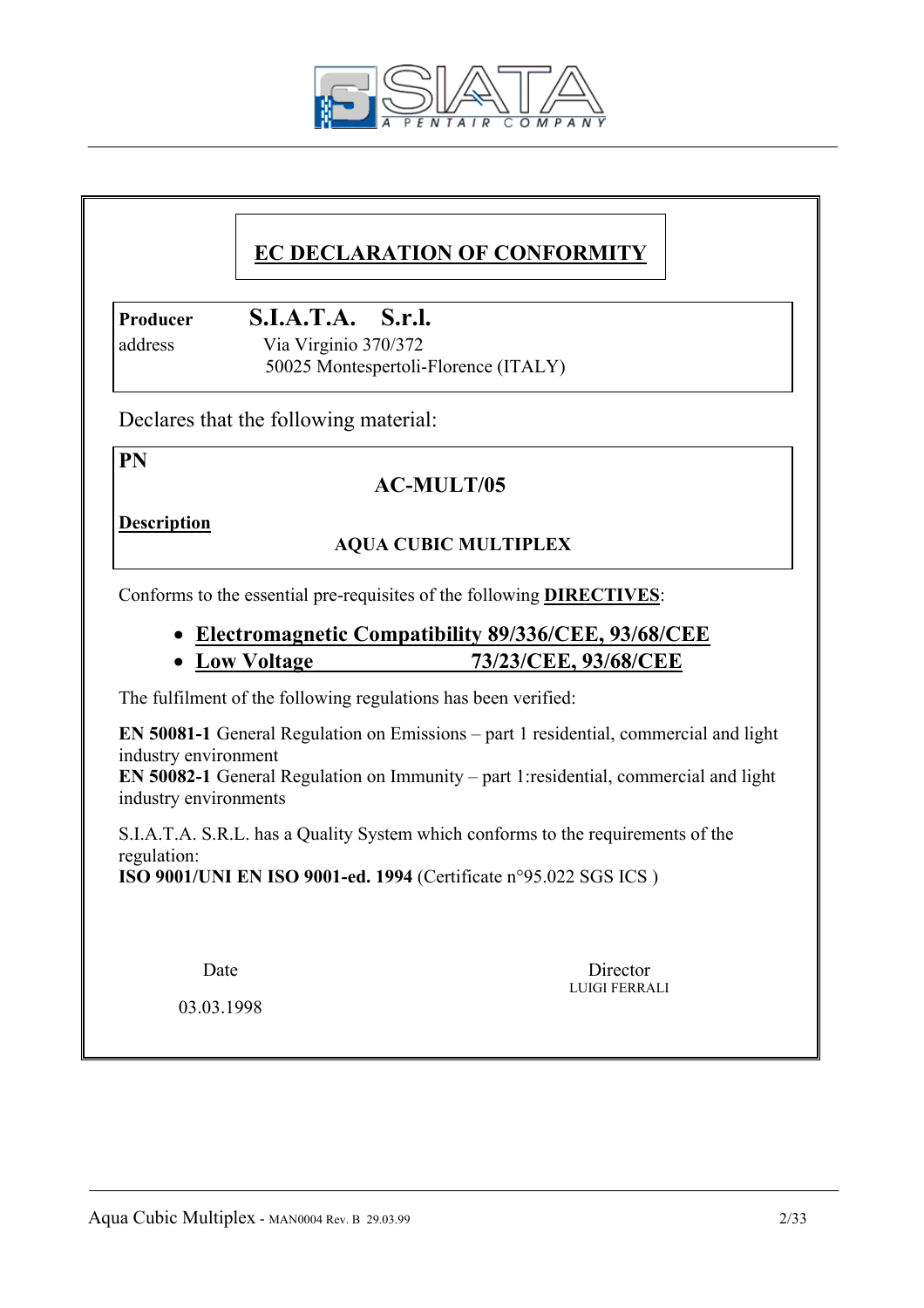

# Summary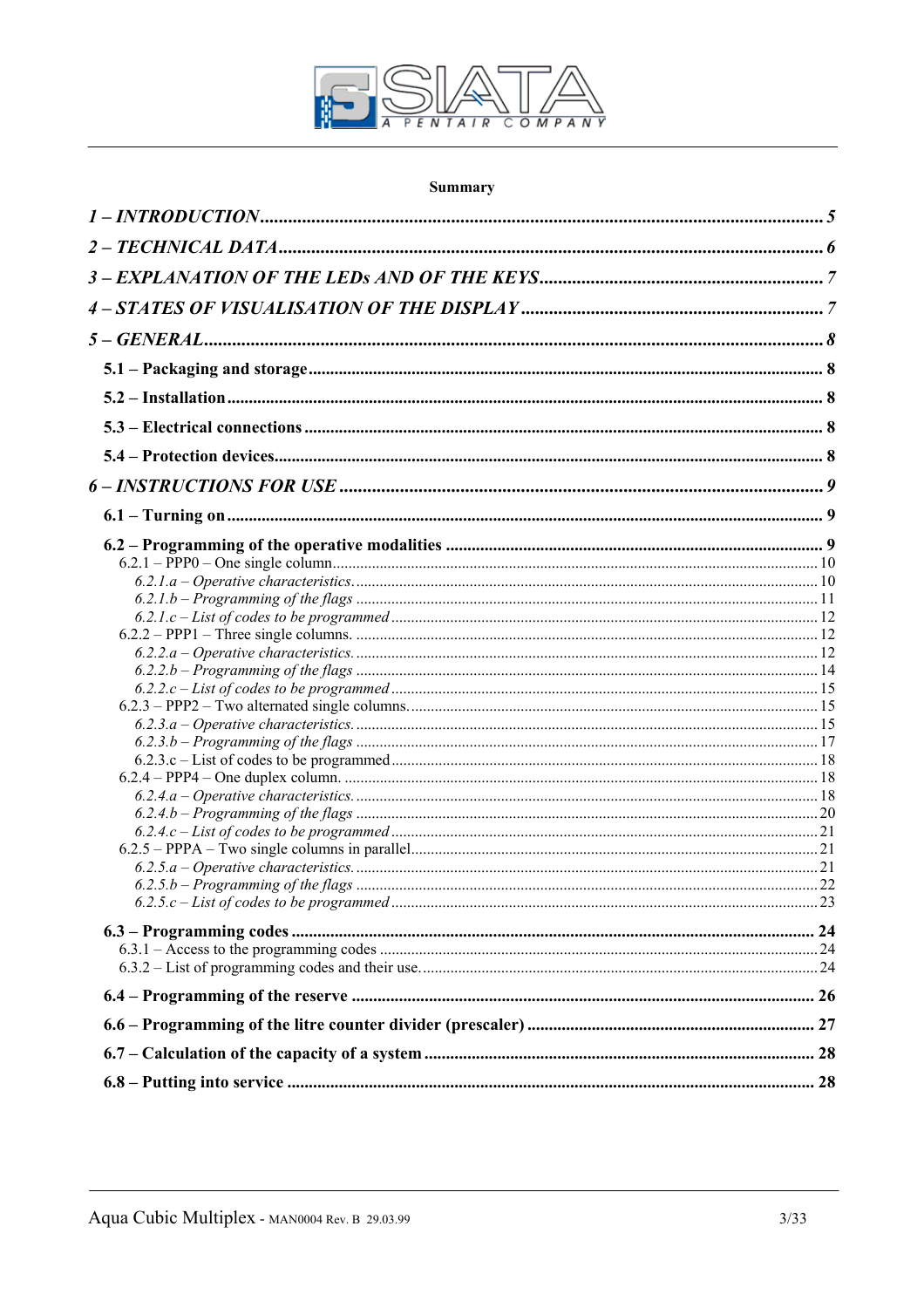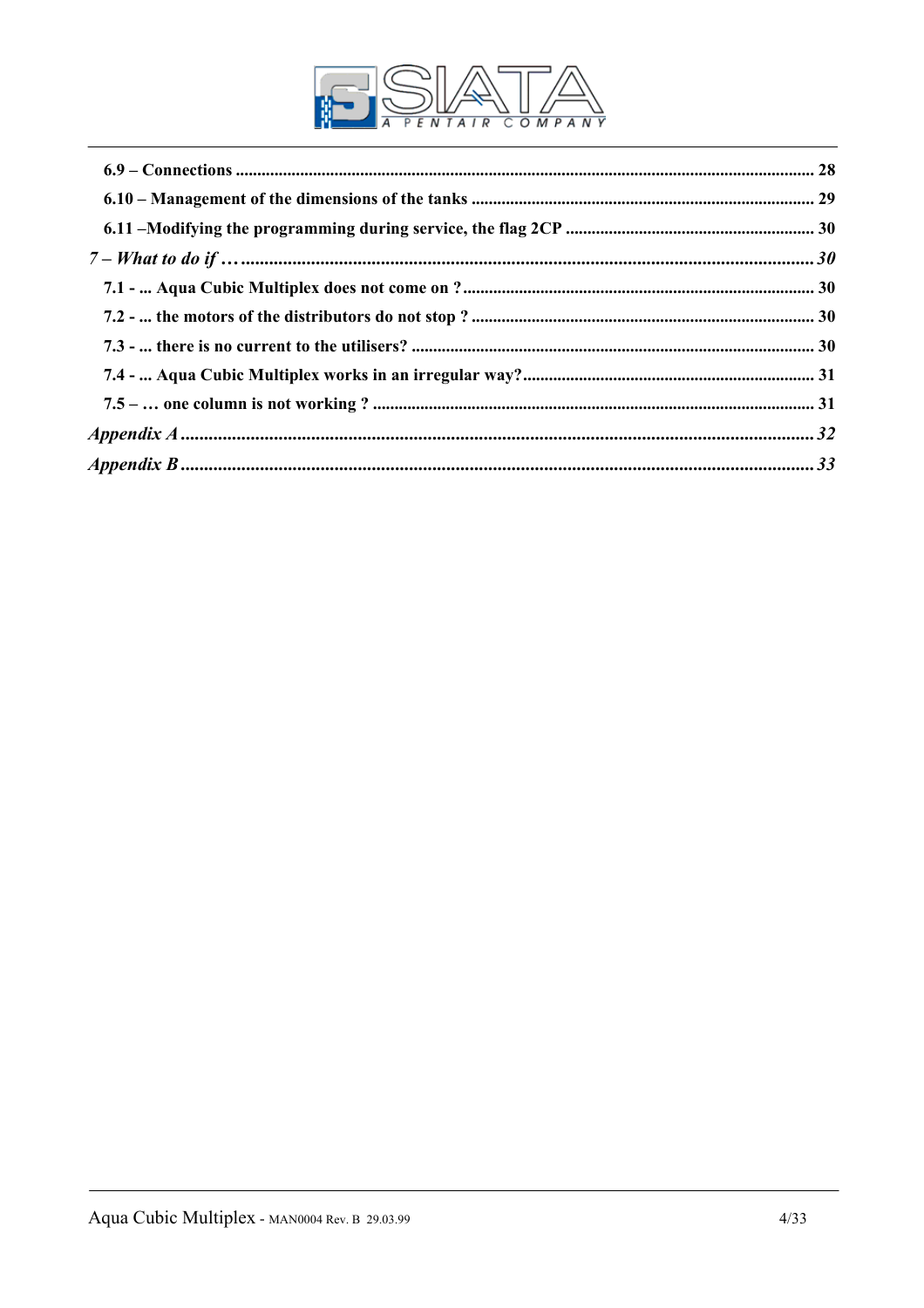

# **1 – INTRODUCTION**

**Aqua Cubic Multiplex** is a controller dedicated to the realisation of water **softening** systems working on the principle of the ionic exchange of the resins.

The systems can be produced according to the following **operative modalities:** 

- one single column;  $\qquad \qquad -$  one duplex column;
	-
- **two alternated single columns**;  $\qquad \qquad$  **two single columns in parallel**;
- 

**three single columns;** 

**Aqua Cubic Multiplex automatically calculates the volume** of water which can be treated based on the hardness of the water, on the volume of the tanks and on the exchange capacity of the resins used, values which must be programmed by the operator when the appliance is installed.

It is also possible to programme a **percentage of reserve of the total volume,** which allows for the regeneration of the resins to be started before they have completely run out.

**Aqua Cubic Multiplex** allows for columns with **different dimensional characteristics** to be controlled, that is with different volume values, also allowing the differentiation of the regeneration cycle times.

The **regeneration** cycle is completely **programmable**: it can be started up by the control on the **volume**, **manually,** or by an **external signal,** it is possible to cancel the whole cycle or to jump one or more phases. The regeneration may be **immediate** or **deferred** to a programmed time.

**Aqua Cubic Multiplex** may be connected to a computer via **RS232** using the cable cod. 881-1, so as to be able to acquire and then analyse the progress of the work parameters

**Aqua Cubic Multiplex** is equipped with a **buffer battery** which allows for the work parameters to be retained in the memory should the electricity current fail.

**Aqua Cubic Multiplex** is equipped with an **EEPROM memory**, on which the programmed data is memorised, with the capacity to retain data for over **10 years.** 

**Aqua Cubic Multiplex**, like all the range of SIATA controllers, conforms to the EEC Directives and is produced in the SIATA plant of Montespertoli which operates with the certified Quality System according to the regulation

## **ISO 9001 / UNI EN ISO 9001.**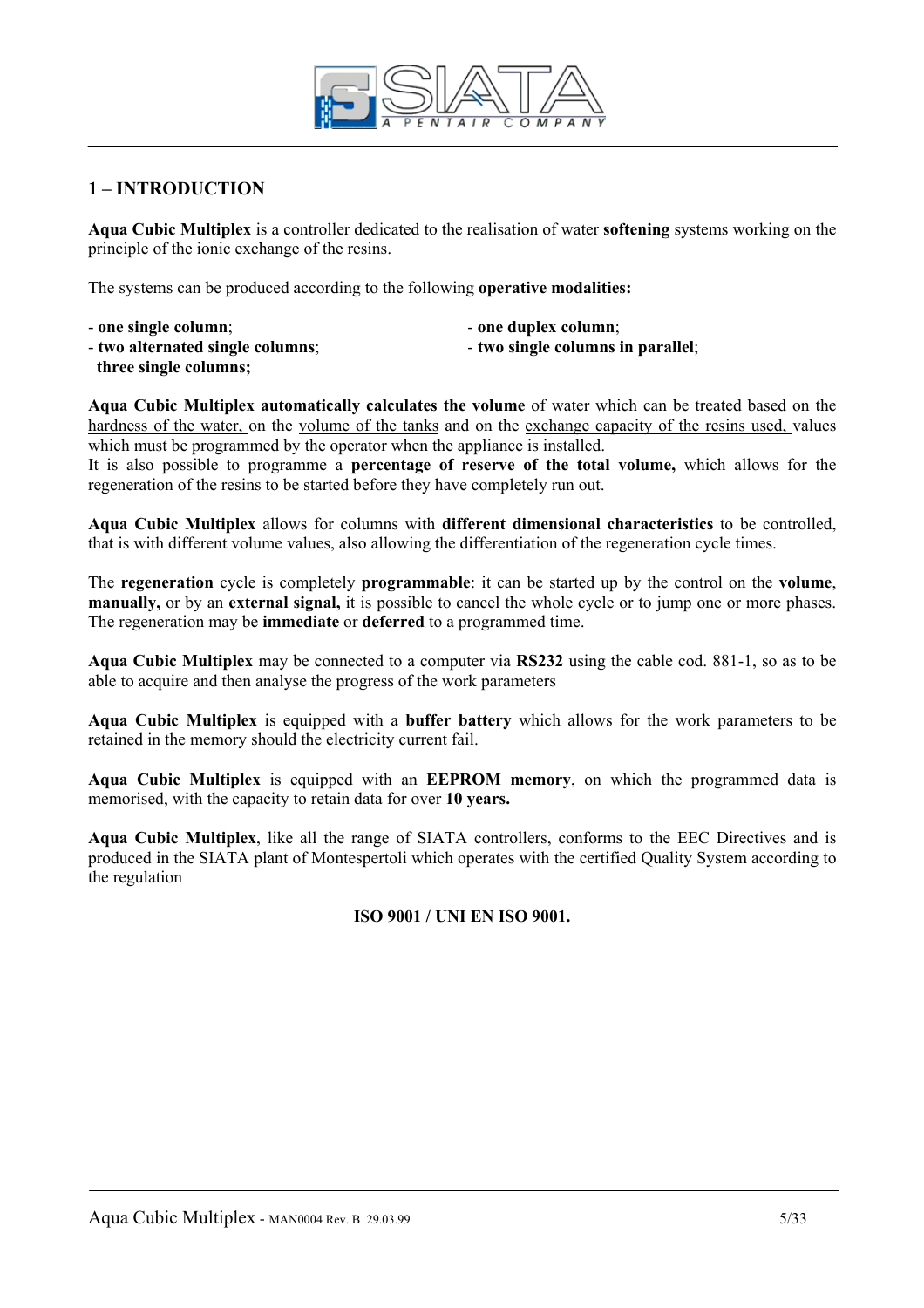

# **2 – TECHNICAL DATA**



Supply voltage 230 Vac  $\pm$  10%<br>Network frequency 50 Hz  $\pm$  3% Network frequency Power absorbed 30 VA<br>Operative temperature  $0^{\circ}C - 55^{\circ}C$ Operative temperature Class of protection<br>
Protection from disturbances<br>
ICE 6 Reading scale  $0 - 999,999$  Litres Total weight

ICE 65 Trial class  $4$  ( 3000 V ) Container dimensions 240 mm x 185 mm x 115 mm<br>Total weight 1.5 Kg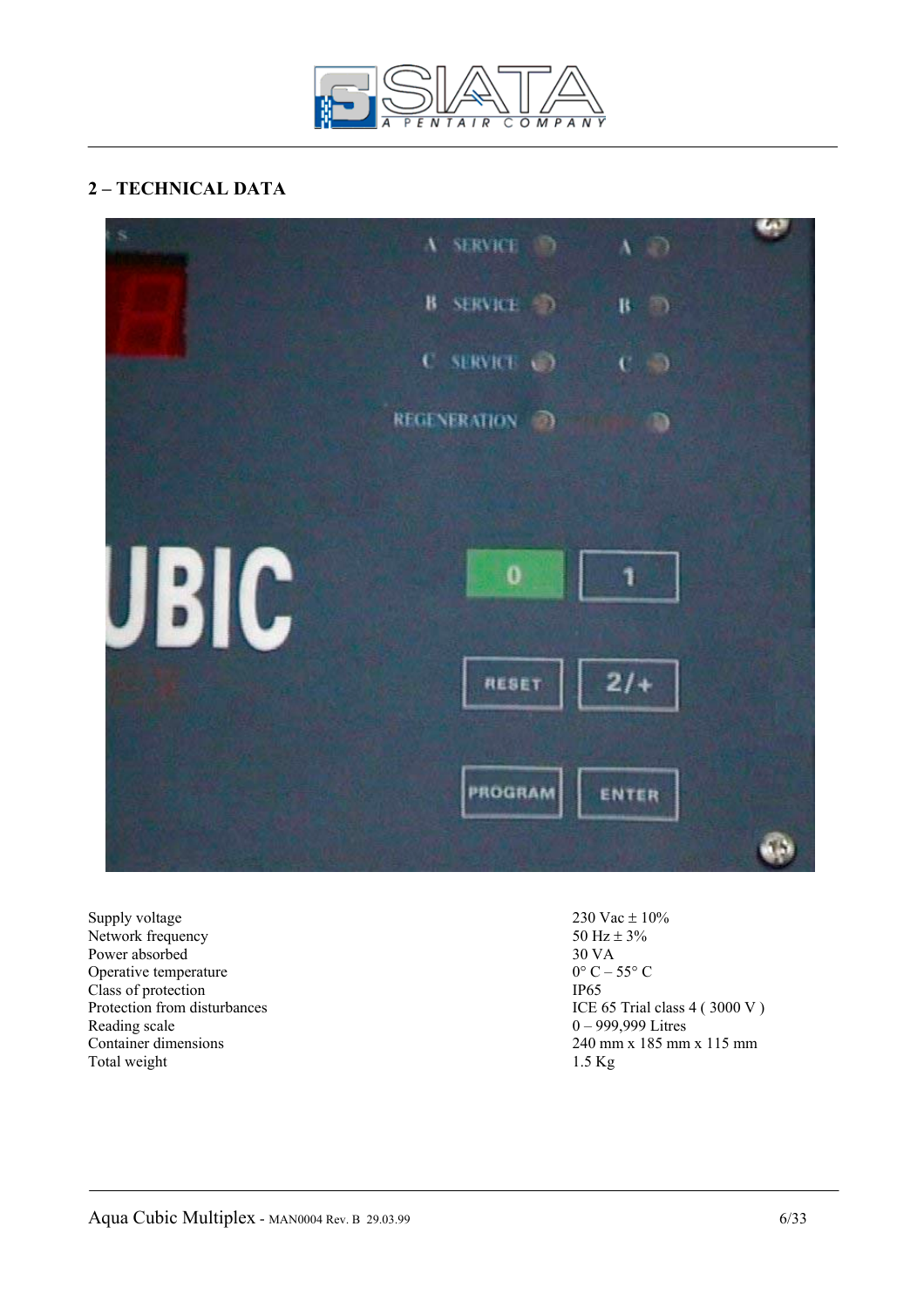

# **3 – EXPLANATION OF THE LEDs AND OF THE KEYS**

| 100.<br>r unchonancy of the EED's |                                                     |  |  |  |
|-----------------------------------|-----------------------------------------------------|--|--|--|
| Led                               | Meaning                                             |  |  |  |
| <b>A SERVICE</b>                  | The column A is in service                          |  |  |  |
| <b>B</b> SERVICE                  | The column B is in service                          |  |  |  |
| <b>C SERVICE</b>                  | The column C is in service                          |  |  |  |
| <b>REGENERATION</b>               | Regeneration in progress                            |  |  |  |
| A                                 | The display is visualising the data of the column A |  |  |  |
| B                                 | The display is visualising the data of the column B |  |  |  |
| ⊂                                 | The display is visualising the data of the column C |  |  |  |
| <b>ALARM</b>                      | Alarm                                               |  |  |  |

## **Tab. 1 – Functionality of the LEDs**

#### **Tab. 2 – Functionality of the keys**

|                | Key in the number $\theta$ in the programming code.                                                  |
|----------------|------------------------------------------------------------------------------------------------------|
| $\bf{0}$       | Within a programming code annuls the value of the number being modified.                             |
|                | When the flag $1dP$ is programmed to 1, terminates any regeneration in progress.                     |
| <b>RESET</b>   | Allows for the programming to be exited from without memorising the last value keyed in.             |
| <b>PROGRAM</b> | Allows access to the programming functions.                                                          |
|                | Key in the number 1 in the programming code.                                                         |
|                | When the flag 1dP is programmed to 1, starts up the regeneration of the column visualised by the     |
|                | display.                                                                                             |
|                | During a stop phase of the regeneration cycle, annuls the residual time and accesses the next phase. |
|                | Key in the number 2 in the programming code.                                                         |
| $2/ +$         | During the programming increases the value on the display.                                           |
|                | During the service, allows the column visualised by the display to be changed.                       |
| <b>ENTER</b>   | Confirms the programming code keyed in.                                                              |

## **4 – STATES OF VISUALISATION OF THE DISPLAY**

The display allows the visualisation of the data and of the operative states. When possible, the key **2/+** allows for the passing from one column to the other. In this case, the LEDs **A**, **B** or **C** will indicate to which column the data visualised refers.

| Tab. 3 – Visualisation of the display |                                                                             |  |  |  |  |
|---------------------------------------|-----------------------------------------------------------------------------|--|--|--|--|
| <b>Display</b>                        | <b>Operative state / Data visualised</b>                                    |  |  |  |  |
| 1 2 2.4                               | The column is in service. The display shows the available volume.           |  |  |  |  |
|                                       | The column is in the <i>stand-by</i> phase after the regeneration.          |  |  |  |  |
| 1 <sub>C</sub> 2 <sub>O</sub>         | The column is in regeneration.                                              |  |  |  |  |
| 0.000                                 | The column has finished the volume programmed and is waiting to regenerate. |  |  |  |  |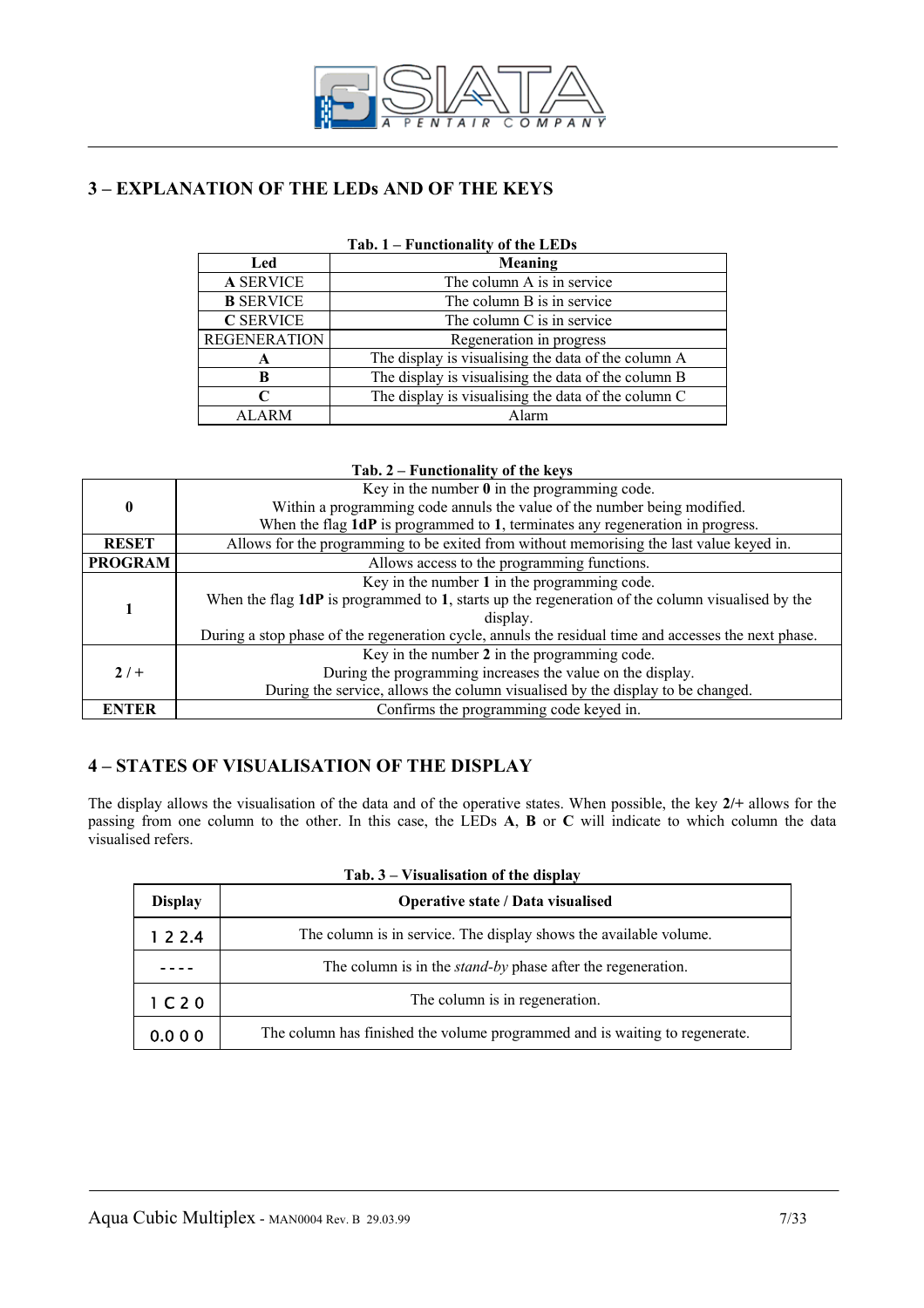

## **5 – GENERAL**

The installation of the *controller* must be carried out by qualified personnel; the installation procedures must be carried out when the controller is disconnected from the electricity supply

#### **5.1 – Packaging and storage**

The packaging consists of a cardboard box with a label identifying the product, carrying the following information: name of producer and PN producer **AC-MULT2/05**; the **quick reference guide** for the installation and programming may be found inside.

No particular procedures are necessary for the removal of the controller from the packaging.

The controller must be stored in environments with the following characteristics:

- Temperature of between  $+0$ °C and  $+55$ °C;
- Relative humidity of between 30 % and 95 %.

#### **5.2 – Installation**

The appliance consists of a PVC box with a cover in plexi-glass which may be opened manually, giving access to the keypad, and of a cover which may be removed by loosening two screws and which gives access to the external connection terminal board.

The box is covered by a certificate with the **IP65** grade of protection, **Aqua Cubic Multiplex** is therefore protected against infiltration of dust and direct jets of water. This protection is valid when the cover is closed, and the wiring slots are of the correct size for the cables used and are correctly assembled. If these conditions are not respected, the level of protection falls to **IP40**, which gives no protection against infiltration of dust and water.

The back of the box is equipped with mechanical details which allow it to be wall-mounted.

#### **5.3 – Electrical connections**

The electrical connection of the *controller* must take place conforming to the conditions stated in the diagram **CE0024** shown on the attached page.

The appliance is equipped with **free contact exits** with the following signals.

- **Dosage pump**
- **A in service**
- **B in service**
- **C in service**
- **Alarm**

#### **Warning!!**

Before carrying out any installation and/or maintenance operation, check that the *controller* **is disconnected from the electricity supply.** 

#### **5.4 – Protection devices**

The appliance is protected from current overloads by a **0.6A supply retardant fuse** which is assembled on the front panel. It is also protected against disturbances originating from the electricity supply by filters mounted inside the controller.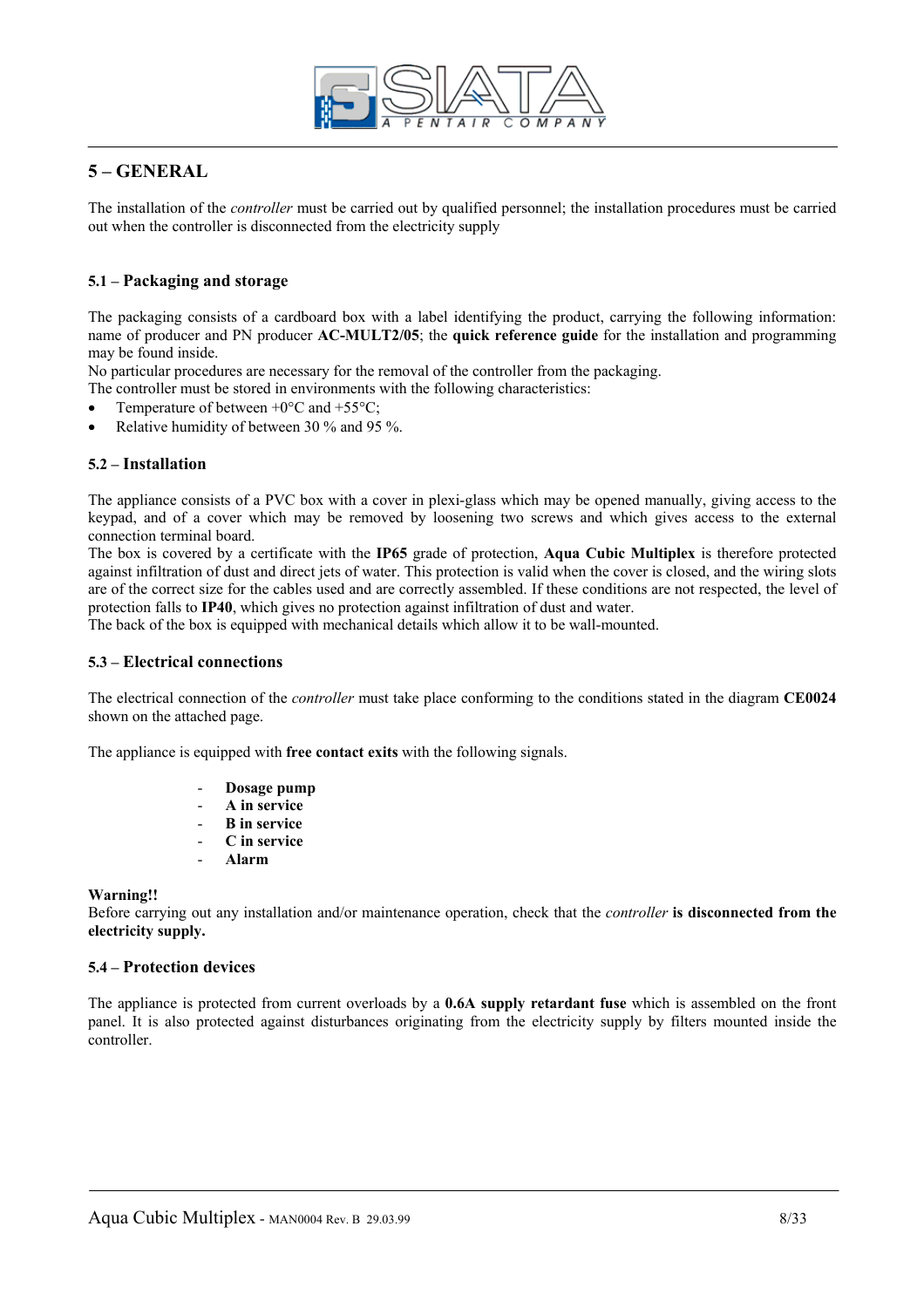

# **6 – INSTRUCTIONS FOR USE**

## **6.1 – Turning on**

The appliance is turned on via the main switch **ON (I)** - **OFF (0)** situated on the front panel. This switch acts on both supply cables

The supply voltage must be **24 Vac - 50 Hz**. (on demand **24 vac – 50 Hz.** )

Check the supply voltage using the adhesive labels situated on the cover of the connections.

#### **6.2 – Programming of the operative modalities**

Before proceeding to the programming of **Aqua Cubic Multiplex**, it must be checked that the distributor cams are positioned at the **stroke end** and that any **unused limit switch** entries on the terminal are closed with a connector bridge. If this simple rule is not respected, **Aqua Cubic Multiplex** cannot enter into service and access to the keypad will be limited after a few operations.

The programming will be carried out via the keypad on the front of the appliance. **Aqua Cubic Multiplex Plus** has the following operative modalities:

| Code             | <b>Description</b>             | <b>Rotation times</b>                                     |
|------------------|--------------------------------|-----------------------------------------------------------|
| <b>PPPO</b>      | One single column              | Regeneration in 4 phases with rotation time of 50 seconds |
| PPP <sub>1</sub> | Three single columns           | Regeneration in 4 phases with rotation time of 50 seconds |
| PPP <sub>2</sub> | Two alternated single columns  | Regeneration in 4 phases with rotation time of 50 seconds |
| PPP4             | One duplex column              | Regeneration in 4 phases with rotation time of 25 seconds |
| PPPA             | Two single columns in parallel | Regeneration in 4 phases with rotation time of 50 seconds |

#### **Tab. 4 – Table of the operative modalities**

The selection takes place in accordance with the following sequence:

| ক্লে           | <b>Display</b> | <b>Operative state / Data visualised</b>                              |  |
|----------------|----------------|-----------------------------------------------------------------------|--|
| <b>PROGRAM</b> | <b>POOO</b>    | State of access to the selection of the operative modality            |  |
| <b>ENTER</b>   | PPPX           | Visualisation of the current operative modality $(x = 0, 1, 2, 4, A)$ |  |
| $2/$ +         | P P P          | The key $2 / +$ modifies the operative modality as per tab. 4         |  |

#### **Tab. 5 – Selection of the operative modalities**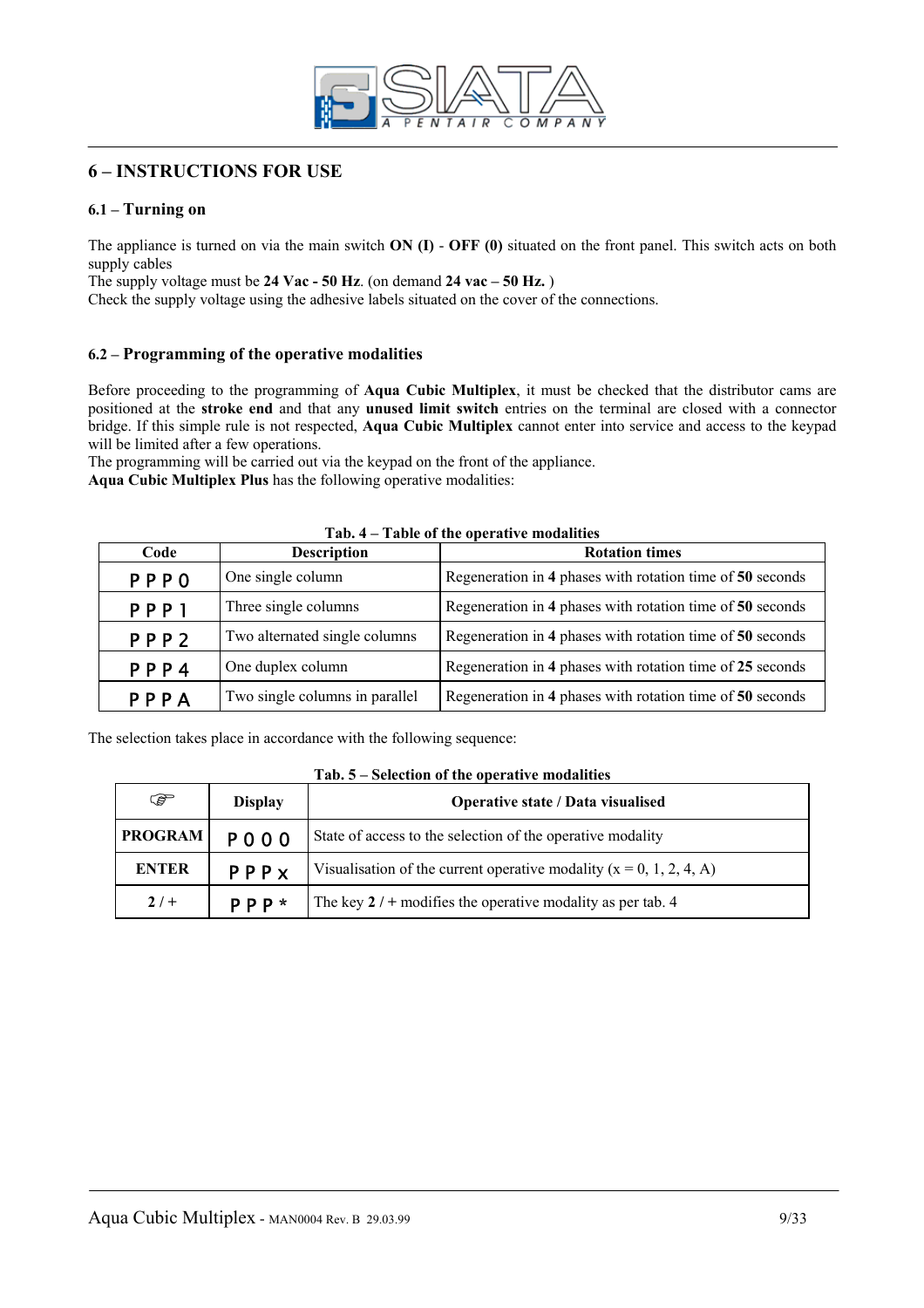

#### **6.2.1 – PPP0 – One single column**

#### *6.2.1.a – Operative characteristics***.**

This operative modality has been provided to resolve **situations of emergency**; **Aqua Cubic Multiplex** allows for the use of a distributor connected to a valve to ensure the supply of treated water to the utiliser when breakdowns of any degree of gravity do not allow the system to work fully and properly ( see par. 7.5 for details ). The distributor must be connected to the terminals of the column A.

When the column is in service, the LED **A Service** will come on on the panel and the relative signal on the pins  $43 - 44$ of the terminal board will be active. The LED **A** will be on, to confirm the fact that the display is visualising the parameters of that column. As soon as the controller is in the position of waiting for the regeneration time, for example because the volume has run out, the signal on the terminal board will go out, while the LED **A Service** will remain on on the panel. As soon as the regeneration cycle starts, the signal on the terminal board will remain off, while on the panel, the LED **A Service** will go out, and the LED **Regeneration** will come on. The display will show the progression of the regeneration cycle.

The start of the regeneration cycle is controlled by the flags **0HP**, **1HP**, **2HP** and **0dP**. To know how the controller reacts to the events, consult tab. 6. In the column **Programming** find the sequence of values which corresponds to that programmed on the controller, and so, on the basis of the events, the manner in which the controller will react may be seen.

|          |                  |                |          | <b>Events</b>            |                              |                              |                              |  |  |
|----------|------------------|----------------|----------|--------------------------|------------------------------|------------------------------|------------------------------|--|--|
|          |                  | Programming    |          | The reg. time starts     | The volume reaches           | The volume runs              | Remote start active          |  |  |
| 0HP      | 1HP              | 2HP            | 0dP      | with the finished days.  | the reserve.                 | out.                         | for 15 seconds.              |  |  |
| $\theta$ | $\Omega$         | $\theta$       | $\theta$ | The reg. does not start. | The reg. does not start.     | Immediate start.             | Immediate start.             |  |  |
| $\theta$ | $\boldsymbol{0}$ | $\overline{0}$ |          | The reg. does not start. | The reg. does not start.     | Immediate start.             | Immediate start.             |  |  |
| $\theta$ | $\theta$         |                | $\theta$ | The reg. does not start. | The reg. does not start.     | Immediate start.             | Immediate start.             |  |  |
| $\theta$ | $\theta$         |                |          | The reg. does not start. | The reg. does not start.     | Immediate start.             | Immediate start.             |  |  |
| $\theta$ |                  | $\theta$       | $\theta$ | The reg. does not start. | The reg. does not start.     | Immediate start.             | Immediate start.             |  |  |
| $\theta$ |                  | $\theta$       |          | The reg. does not start. | The reg. does not start.     | Immediate start.             | Immediate start.             |  |  |
| $\theta$ |                  |                | $\theta$ | The reg. does not start. | The reg. does not start.     | Immediate start.             | Immediate start.             |  |  |
| $\theta$ |                  |                |          | The reg. does not start. | The reg. does not start.     | Immediate start.             | Immediate start.             |  |  |
|          | $\theta$         | $\theta$       | $\theta$ | The reg. starts.         | The reg. starts at the time. | The reg. starts at the time. | Imm. start. $(2)$            |  |  |
|          | $\theta$         | $\overline{0}$ |          | The reg. starts.         | The reg. starts at the time. | The reg. starts at the time. | Imm. start. $(2)$            |  |  |
|          | $\theta$         |                | $\theta$ | The reg. starts.         | The reg. starts at the time. | The reg. starts at the time. | The reg. starts at the time. |  |  |
|          | $\theta$         |                |          | The reg. starts.         | The reg. starts at the time. | The reg. starts at the time. | The reg. starts at the time. |  |  |
|          |                  | $\theta$       | $\theta$ | The reg. starts.         | The reg. starts at the time. | The reg. starts at the time. | Imm. start. $(2)$            |  |  |
|          |                  | $\theta$       |          | The reg. starts.         | The reg. starts at the time. | The reg. starts at the time. | Imm. start. $(2)$            |  |  |
|          |                  |                | $\theta$ | The reg. starts.         | The reg. starts at the time. | The reg. starts at the time. | The reg. starts at the time. |  |  |
|          |                  |                |          | The reg. starts.         | The reg. starts at the time. | The reg. starts at the time. | The reg. starts at the time. |  |  |

**Tab. 6 – Consequences of the events on the reaction of the controller based on the programming.**

#### **N.B. :**

- (1) The expression "when the days have run out" is substituted with the expression "on the active days" when the flag 1HP is at 1. In fact, in these cases, the interval days between two regenerations are not programmed, but the active days of the week on which the regeneration cycle is required.
- (2) The start of the cycle is immediate if, at the moment of the activation of the remote Start signal, the controller is in service. If, on the other hand, it is waiting for the regeneration time because the volume has run out, and the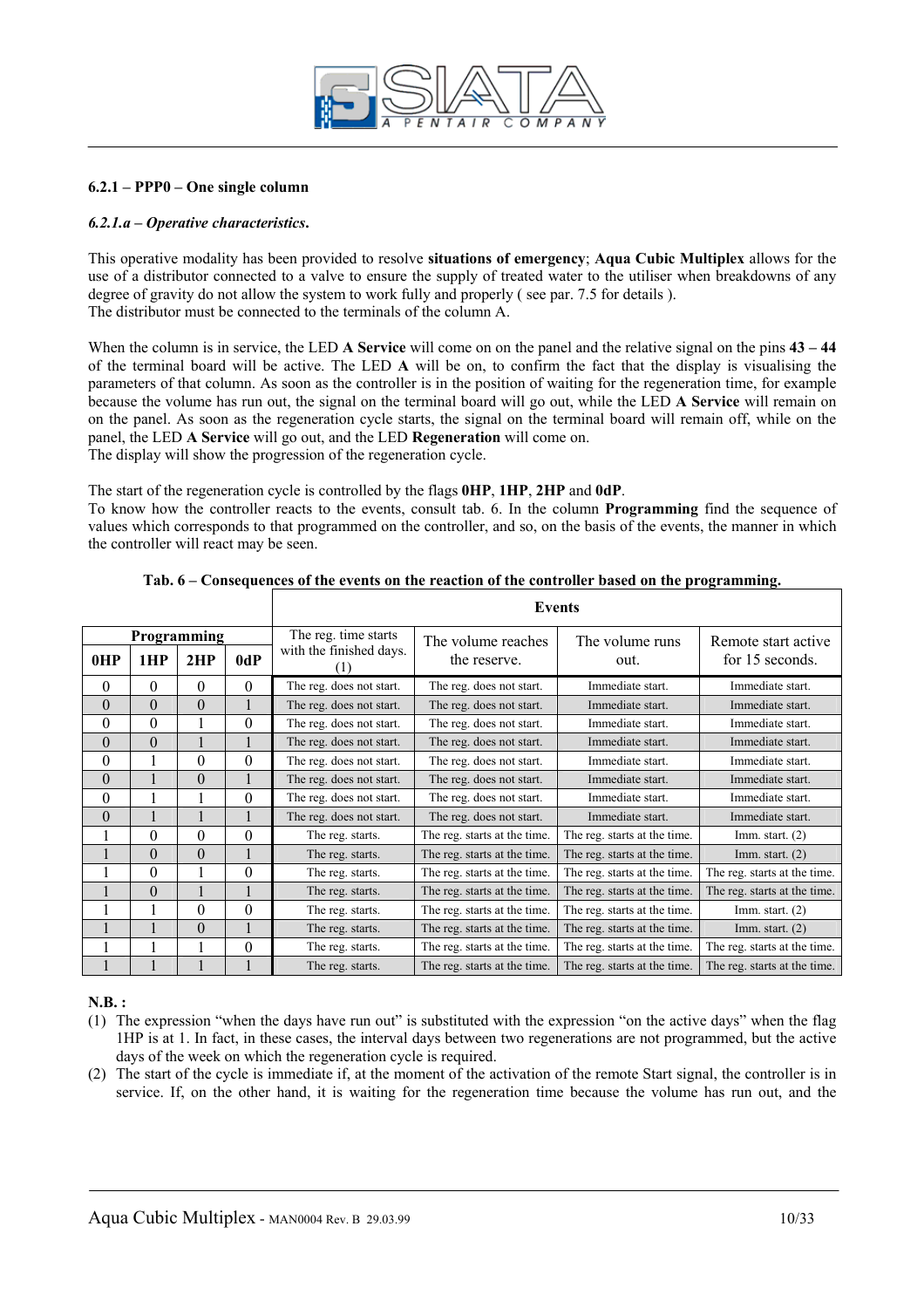

controller is therefore not in service, the remote start signal is ignored and the regeneration will be carried out at the programmed time.

(3) The expression "The reg. starts at the time" means that the cycle starts at the programmed time even if the programmed interval days have not passed or if it is not an active day for the start of the regeneration cycle.

## *6.2.1.b – Programming of the flags*

Tab. 7 shows the options available for the modality **PPP0**:

|  |  |  |  |  |  | Tab. 7 – Selection of the operative modality "one single column, PPP0" |
|--|--|--|--|--|--|------------------------------------------------------------------------|
|--|--|--|--|--|--|------------------------------------------------------------------------|

| ☞              | <b>FLAG</b>    | <b>Display</b>      | Operative state / Data visualised                                                                    |  |  |
|----------------|----------------|---------------------|------------------------------------------------------------------------------------------------------|--|--|
| <b>PROGRAM</b> |                | P 0 0 0             | State of access to the selection of the operative modality                                           |  |  |
| <b>ENTER</b>   |                | PPPX                | Visualisation of the current operative modality $(x = 0, 1, 2, 4, A)$                                |  |  |
| $2/$ +         |                | <b>PPPO</b>         | The key $2/$ + modifies the operative modality as in tab. 4 : returns to 0                           |  |  |
| <b>PROGRAM</b> | 0HP            | 0 H P 0             | Immediate regeneration by finished volume.                                                           |  |  |
| $2/+$          | 0 H P          | 0 H P 1             | Regeneration at the programmed time and deferred to the time by finished<br>volume.                  |  |  |
| <b>PROGRAM</b> | 1 H P          | 1 H P 0             | The interval days between two regenerations are programmed.                                          |  |  |
| $2/+$          | 1 H P          | 1 H P 1             | The active days of the week are programmed.                                                          |  |  |
| <b>PROGRAM</b> | 2 H P          | 2 H P 0             | Immediate regeneration by Remote Start                                                               |  |  |
| $2/ +$         | 2 H P          | 2 HPI               | Regeneration deferred to the programmed time by Remote Start                                         |  |  |
| <b>PROGRAM</b> | 3 H P          | 3 H P 0             | FLAG not used                                                                                        |  |  |
| <b>PROGRAM</b> | 0CP            | $0$ CPO             | Modality of the litre counter divider ( $0 =$ free, see par. 6.6)                                    |  |  |
| $2/$ +         | 0CP            | $0$ CP <sub>1</sub> | Modality of the litre counter divider $(1 = pre-programmed, see par. 6.6)$                           |  |  |
| <b>PROGRAM</b> | 1 <sup>C</sup> | 1CP0                | FLAG not used                                                                                        |  |  |
| <b>PROGRAM</b> | $2C$ P         | 2CP0                | The new programming is immediately operative.                                                        |  |  |
| $2/ +$         | $2C$ P         | $2$ CP <sub>1</sub> | The new programming is operative after the next regeneration                                         |  |  |
| <b>PROGRAM</b> | 3CP            | 3CP0                | FLAG not used                                                                                        |  |  |
| <b>PROGRAM</b> | 0 dP           | 0 dP0               | FLAG not used                                                                                        |  |  |
| <b>PROGRAM</b> | 1 dP           | 1 dP1               | Enables the start and stop of the manual regeneration with the keys 1 and 0                          |  |  |
| <b>PROGRAM</b> | 2dP            | 2 dP0               | FLAG not used                                                                                        |  |  |
| <b>PROGRAM</b> | 3dP            | 3 d P 0             | FLAG not used                                                                                        |  |  |
| <b>PROGRAM</b> |                |                     | The rapid <i>flashing</i> of the display indicates that the values have been saved in<br>the eeprom. |  |  |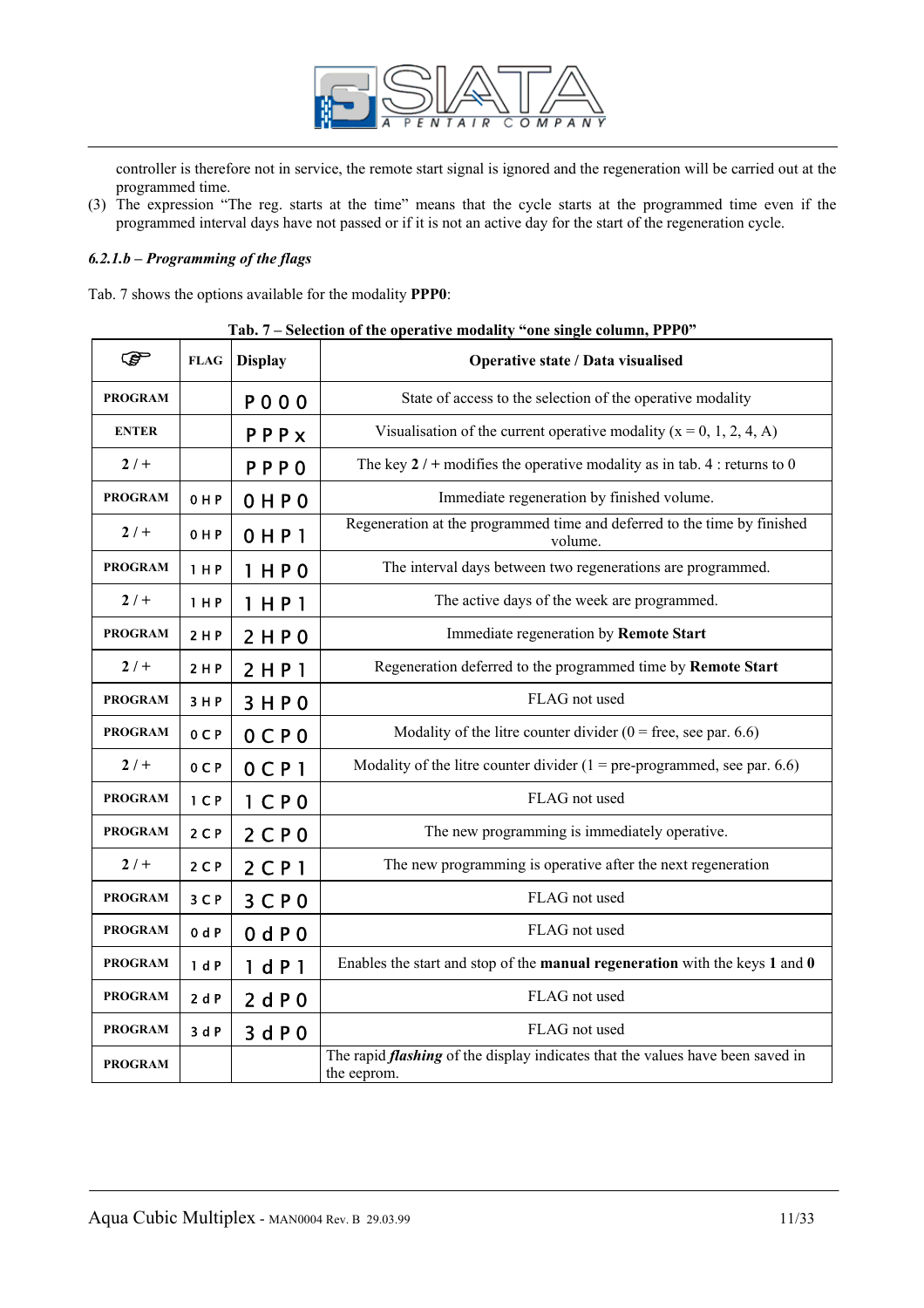

At the end of the programming the code **220** must always be keyed in (see par. 6.3) to initialise **Aqua Cubic Multiplex** with the new parameters.

Note that the control on the reserve (flag 0dP) is automatically active and cannot be dis-activated.

#### *6.2.1.c – List of codes to be programmed*

For the programming and the meaning of the codes, see par. 6.3. In this modality, the programming of the following codes is recommended:

| Code | Meaning                                                                             |
|------|-------------------------------------------------------------------------------------|
| 011  | Programming of the value of the exchange capacity of the resins                     |
| 012  | Programming of the regenration time and the interval days between two regenerations |
| 020  | Programming of the time and day of the week                                         |
| 100  | Programming of the volume of resin and of the percentage of reserve of the column A |
| 110  | Programming of the litre counter divider (prescaler)                                |
| 112  | Programming of the regeneration cycle (stop times)                                  |
| 010  | Programming of the hardness value                                                   |
| 220  | Initialisation of the system                                                        |

#### **Tab. 8 – Table of the codes recommended in the modality "one single column, PPP0"**

#### **6.2.2 – PPP1 – Three single columns.**

#### *6.2.2.a – Operative characteristics.*

This operative modality allows for the use of **three distributors each of which is connected to a single SIATA valve**. The three columns **alternate in service**, so that while two are in service, the third **will be first in regeneration and then in stand-by**.

When the controller is put into service, typically after having keyed in the **220**, the column C is put into stand-by, while the columns A and B are put into service. The signals to the pins  $43 - 44$  and  $45 - 46$  of the terminal board will be active, respectively for the column A and the column B, while the pins 47 – 48 for the column C will be inactive. The LEDs **A Service** and **B Service** on the panel will be on, while the LED **C Service** will be off. The LED **A** will be on to indicate that the display is visualising the volume of the column A.

With the key  $2/+$  it is possible to change the column visualised on the display. Each time the key is pressed, the LEDs **A**, **B** or **C** will come on when the data of the relative column is transferred to the display. If the column visualised is in service it is possible to read the residual volume. If it is in regeneration it is possible to follow the progression. If it is in stand-by, the display will show four lines.

When one of the columns in service goes into in regeneration by finished volume, the column in stand-by will go into service in place of the column which has just run out. The LEDs on the panel will come on to indicate the new situation. The LED **Regeneration** will be on for the whole duration of the regeneration cycle. The signals to the pins of the terminal board mentioned above will also activate in accordance with the new situation.

This operative modality is not programmable. As seen in tab. 9, any programming of the flags always takes place in the same way.

When one column finishes the available volume, the controller immediately enters into regeneration, and the column in stand-by enters into service. If both of the columns in service have a residual volume of less than the calculated reserve, the controller will start up a regeneration immediately for the column which in that moment has the lowest volume. The control on the reserve cannot be disactivated. If this control is not required, the effects can be minimised by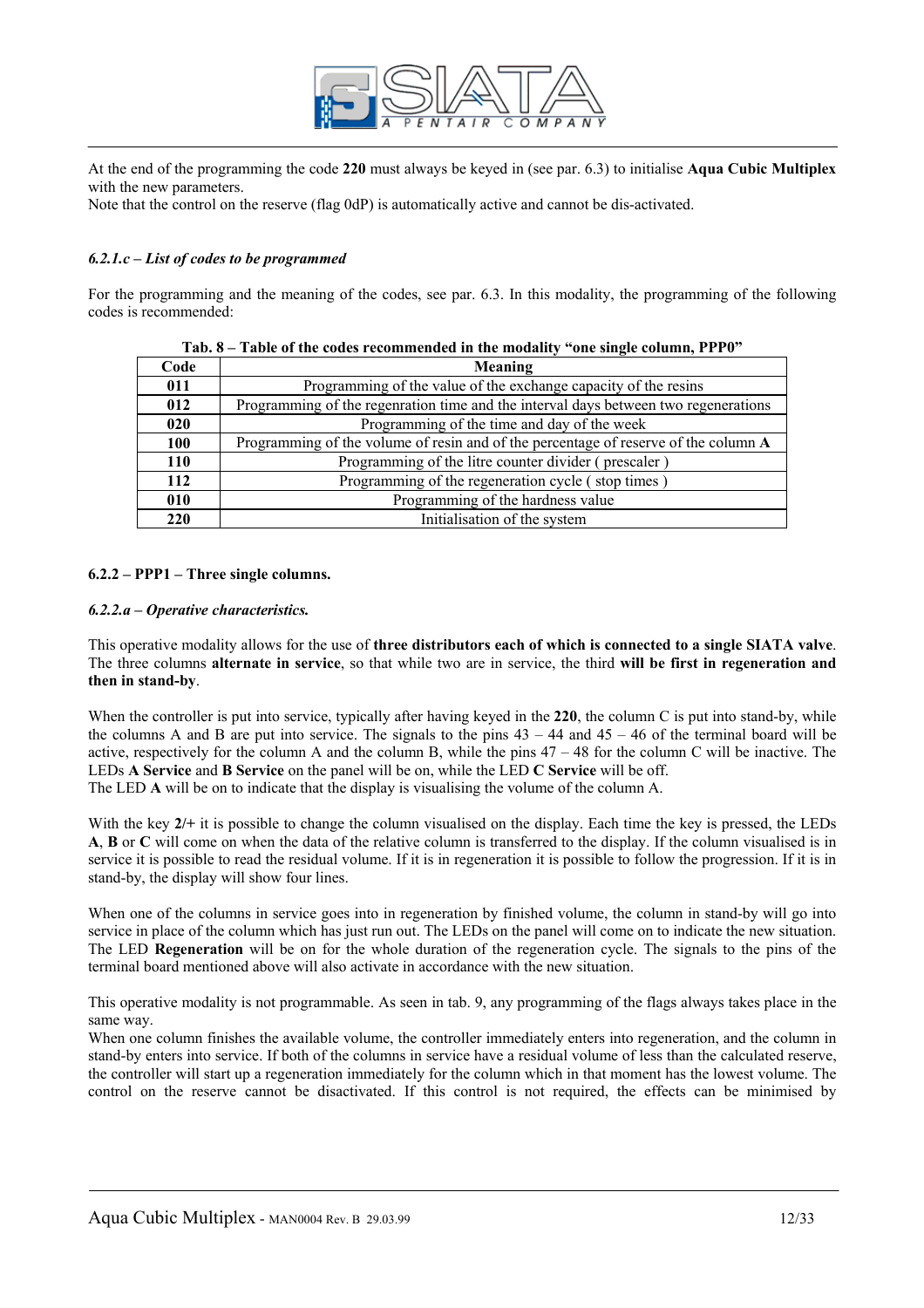

programming the percentage of reserve at the minimum value of 10%.

# **Tab. 9 – Consequences of the events on the working of the controller on the basis of the programming.**

|             |          |          |          | <b>Events</b>                  |                        |                  |                     |  |  |
|-------------|----------|----------|----------|--------------------------------|------------------------|------------------|---------------------|--|--|
| Programming |          |          |          | The reg. time is set           | The volume reaches     | The volume runs  | Remote start active |  |  |
| 0HP         | 1HP      | 2HP      | 0dP      | off with the finished<br>days. | the reserve.           | out.             | for 15 seconds.     |  |  |
| $\Omega$    | $\Omega$ | $\Omega$ | $\theta$ | The reg. does not start.       | Immediate start. (1)   | Immediate start. | Not available.      |  |  |
| $\theta$    | $\theta$ | $\theta$ |          | The reg. does not start.       | Immediate start. (1)   | Immediate start. | Not available.      |  |  |
| $\theta$    | $\theta$ |          | $\theta$ | The reg. does not start.       | Immediate start. (1)   | Immediate start. | Not available.      |  |  |
| $\Omega$    | $\theta$ |          |          | The reg. does not start.       | Immediate start. $(1)$ | Immediate start. | Not available.      |  |  |
| $\theta$    |          | $\theta$ | $\theta$ | The reg. does not start.       | Immediate start. (1)   | Immediate start. | Not available.      |  |  |
| $\theta$    |          | $\theta$ |          | The reg. does not start.       | Immediate start. $(1)$ | Immediate start. | Not available.      |  |  |
| $\theta$    |          |          | $\theta$ | The reg. does not start.       | Immediate start. (1)   | Immediate start. | Not available.      |  |  |
| $\theta$    |          |          |          | The reg. does not start.       | Immediate start. (1)   | Immediate start. | Not available.      |  |  |
|             | $\theta$ | $\theta$ | $\theta$ | The reg. does not start.       | Immediate start. (1)   | Immediate start. | Not available.      |  |  |
|             | $\theta$ | $\theta$ |          | The reg. does not start.       | Immediate start. (1)   | Immediate start. | Not available.      |  |  |
|             | $\theta$ |          | $\theta$ | The reg. does not start.       | Immediate start. (1)   | Immediate start. | Not available.      |  |  |
|             | $\theta$ |          |          | The reg. does not start.       | Immediate start. $(1)$ | Immediate start. | Not available.      |  |  |
|             |          | $\theta$ | $\theta$ | The reg. does not start.       | Immediate start. (1)   | Immediate start. | Not available.      |  |  |
|             |          | $\theta$ |          | The reg. does not start.       | Immediate start. (1)   | Immediate start. | Not available.      |  |  |
|             |          |          | $\theta$ | The reg. does not start.       | Immediate start. (1)   | Immediate start. | Not available.      |  |  |
|             |          |          |          | The reg. does not start.       | Immediate start. (1)   | Immediate start. | Not available.      |  |  |

**N.B. :**

1) The start of the cycle is immediate only when both of the columns in service have a volume below the value of reserve. The column which has the lowest volume out of the two starts in regeneration. If only one of the columns reaches the value of reserve, the regeneration does not start, even at the programmed time.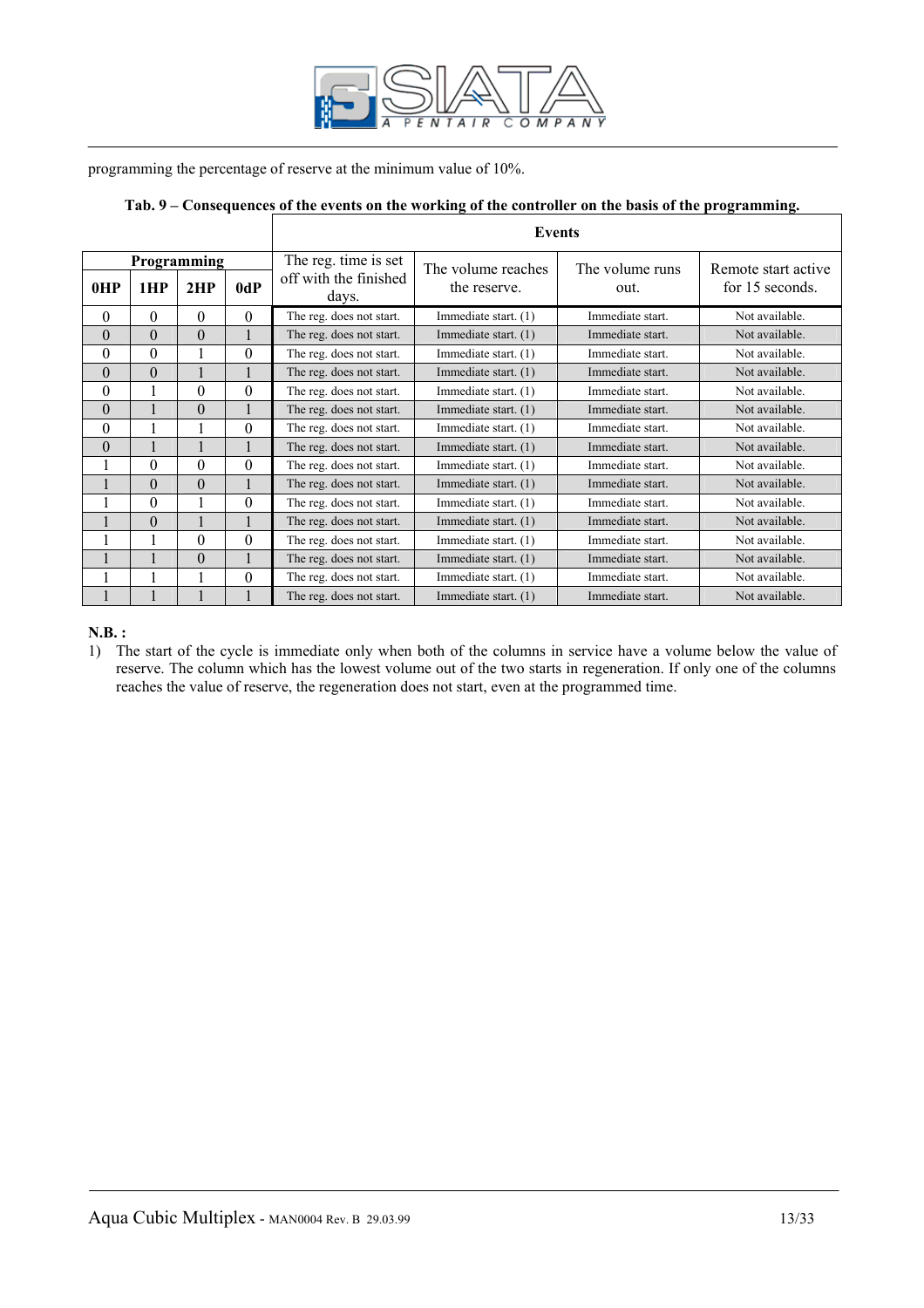

## *6.2.2.b – Programming of the flags*

Tab. 10 shows the options available for the modality **PPP1**:

| <b>PED</b>     | <b>FLAG</b>    | <b>Display</b>      | selection of the operative modality<br>Operative state / Data visualised                            |  |
|----------------|----------------|---------------------|-----------------------------------------------------------------------------------------------------|--|
| <b>PROGRAM</b> |                | <b>PO00</b>         | State of access to the selection of the operative modality                                          |  |
| <b>ENTER</b>   |                | PPPX                | Visualisation of the current operative modality ( $x = 0, 1, 2, 4, A$ )                             |  |
| $2/+$          |                | PPP <sub>1</sub>    | The key $2 / +$ modifies the operative modality as per tab. 4 : returns to 1                        |  |
| <b>PROGRAM</b> | 0HP            | 0 H P 0             | FLAG not used                                                                                       |  |
| <b>PROGRAM</b> | 1 H P          | 1 H P 0             | FLAG not used                                                                                       |  |
| <b>PROGRAM</b> | 2 H P          | 2HP0                | FLAG not used                                                                                       |  |
| <b>PROGRAM</b> | 3 H P          | 3HP0                | FLAG not used                                                                                       |  |
| <b>PROGRAM</b> | 0CP            | $0C$ $P0$           | Modality of the litre counter divider $(0 =$ free, see par. 6.6)                                    |  |
| $2/+$          | 0 <sub>C</sub> | 0 <sub>CP</sub> 1   | Modality of the litre counter divider $(1 = pre-programmed, see par. 6.6)$                          |  |
| <b>PROGRAM</b> | 1 <sup>C</sup> | 1 <sup>C</sup> P 0  | Same times of the regeneration cycle for the columns A/C and B                                      |  |
| $2/+$          | 1 <sup>C</sup> | $1$ CP <sub>1</sub> | Different times of the regeneration cycle for the columns A/C and B                                 |  |
| <b>PROGRAM</b> | $2C$ P         | 2CP0                | The new programming is immediately operative.                                                       |  |
| $2/+$          | $2C$ P         | $2$ C P 1           | The new programming is operative after the next regeneration                                        |  |
| <b>PROGRAM</b> | 3 C P          | 3CP0                | FLAG not used                                                                                       |  |
| <b>PROGRAM</b> | 0 dP           | 0 dP0               | FLAG not used                                                                                       |  |
| <b>PROGRAM</b> | 1 dP           | 1 dP0               | Manual start and stop of the regeneration not active                                                |  |
| $2/+$          | 1 dP           | 1 dP1               | Enables the start and stop of the <b>manual regeneration</b> with the keys $1 \neq 0$               |  |
| <b>PROGRAM</b> | 2dP            | 2dP0                | FLAG not used                                                                                       |  |
| <b>PROGRAM</b> | 3dP            | 3 d P 0             | FLAG not used                                                                                       |  |
| <b>PROGRAM</b> |                |                     | The rapid <i>flashing</i> of the display indicates that the values have been saved in the<br>eeprom |  |

**Tab. 10 – Selection of the operative modality "three alternated single columns, PPP1"** 

At the end of the programming the code **220** must always be keyed in (see par. 6.3) to initialise **Aqua Cubic Multiplex** with the new parameters.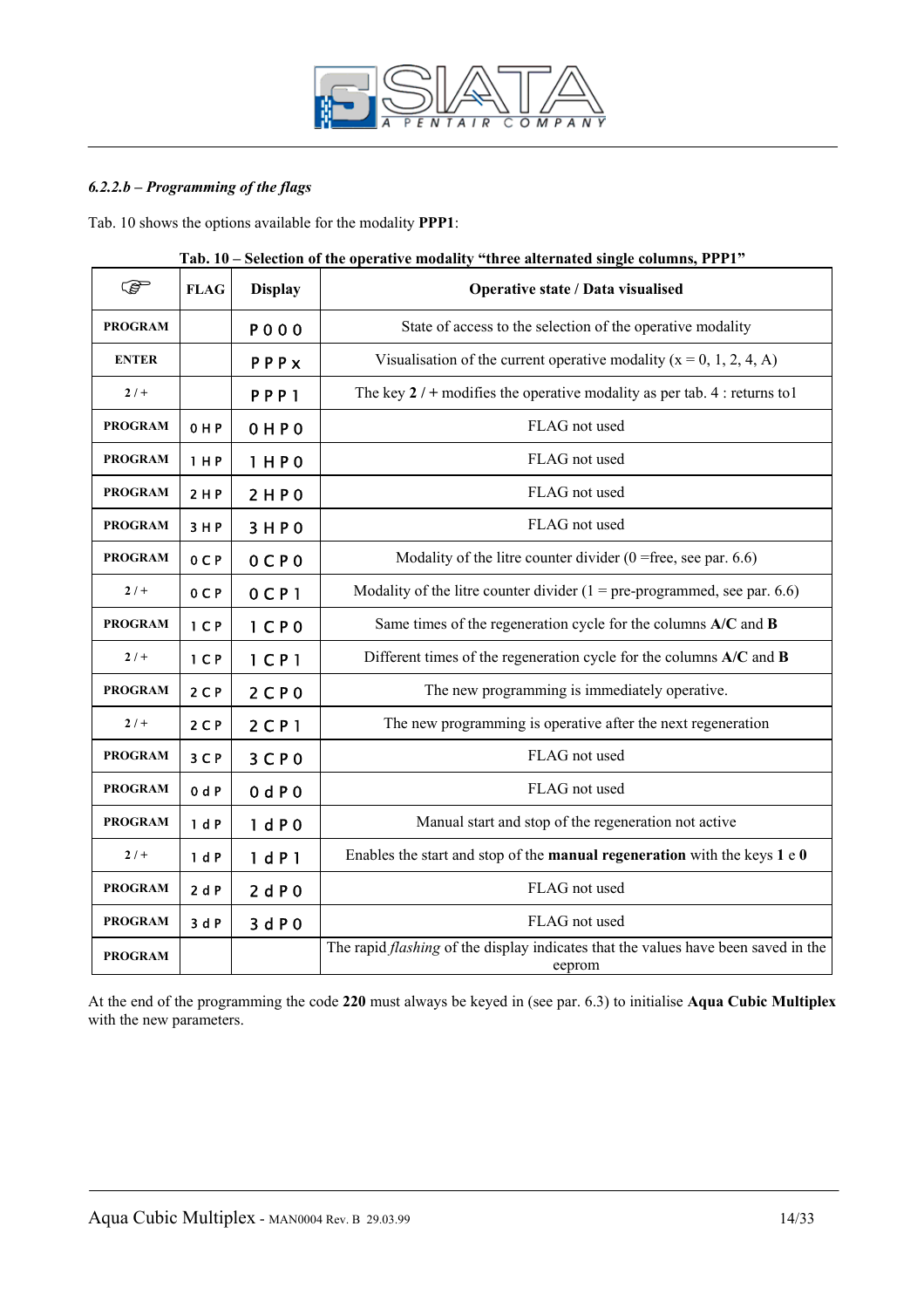

#### *6.2.2.c – List of codes to be programmed*

For the programming and the meaning of the codes see par. 6.3. In this modality, the programming of the following codes is recommended:

| Code | Meaning                                                                             |  |  |
|------|-------------------------------------------------------------------------------------|--|--|
| 011  | Programming of the value of the capacity of resins exchange                         |  |  |
| 020  | Programming of the time and of the day of the week (non influential)                |  |  |
| 100  | Programming of the volume of resin and of the percentage of reserve of the column A |  |  |
| 110  | Programming of the litre counter divider (prescaler)                                |  |  |
| 112  | Programming of the regeneration cycle (stop times).                                 |  |  |
| 210  | Transfer of the parameters programmed for the column $A$ to the $B$ and $C$         |  |  |
| 010  | Programming of the hardness value                                                   |  |  |
| 220  | Initialisation of the system                                                        |  |  |

#### **Tab. 11 – Table of the codes recommended in the modality "three alternated single columns, PPP1"**

#### **N.B. :**

If the three columns are of the same dimensions, it is supposed that they will alsobe regenerated with the same times of the regeneration cycle. To this end, the flag 1CP must be programmed with the value 0. If the separate programming of the cycle times of the column B is required, (the columns A and C use the same times, programmed with the code 112), it is necessary to add to the list of tab. 11, the code 111, and the flag 1CP must be programmed with the value 1.

In the case in which columns of different dimensions are used, the recommended programming varies as follows:

#### **Tab. 12 – Table of the codes recommended in the modality "three alternated single columns, PPP1" of different dimensions**

| Code       | Meaning                                                                                    |
|------------|--------------------------------------------------------------------------------------------|
| 011        | Programming of the value of the capacity of resins exchange                                |
| 020        | Programming of the time and of the day of the week (non influential)                       |
| 100        | Programming of the volume of resin and of the percentage of reserve of the column A        |
| 101        | Programming of the volume of resin and of the percentage of reserve of the column <b>B</b> |
| 102        | Programming of the volume of resin and of the percentage of reserve of the column C        |
| <b>110</b> | Programming of the litre counter divider (prescaler)                                       |
| 111        | Programming of the regeneration cycle (stop times) per the column $\bf{B}$                 |
| 112        | Programming of the regeneration cycle (stop times) for the columns $A$ and $C$             |
| 010        | Programming of the hardness value                                                          |
| 220        | Initialisation of the system                                                               |

Remember that in order to use **Aqua Cubic Multiplex** as described in tab. 12, the flag **1CP** must be programmed to **1.**

#### **6.2.3 – PPP2 – Two alternated single columns.**

#### *6.2.3.a – Operative characteristics.*

This operative modality allows for the use of **two distributors, each of which connected to a single SIATA valve.**  The two columns **alternate in service**, and so while one is in service, the other **will be first in regeneration and then in stand-by**.

As soon as it is put into service, typically after having keyed in the code **220**, the column B is put into stand-by, while the column A is put into service. The signal to the pins  $43 - 44$  of the terminal board will be active, while the signal to the pins 45 – 46 for the column B will be inactive. The LED **A Service** on the panel will be on, while the LED **B Service** will be off. The LED **A** will be on to indicate that the display is visualising the volume of the column A.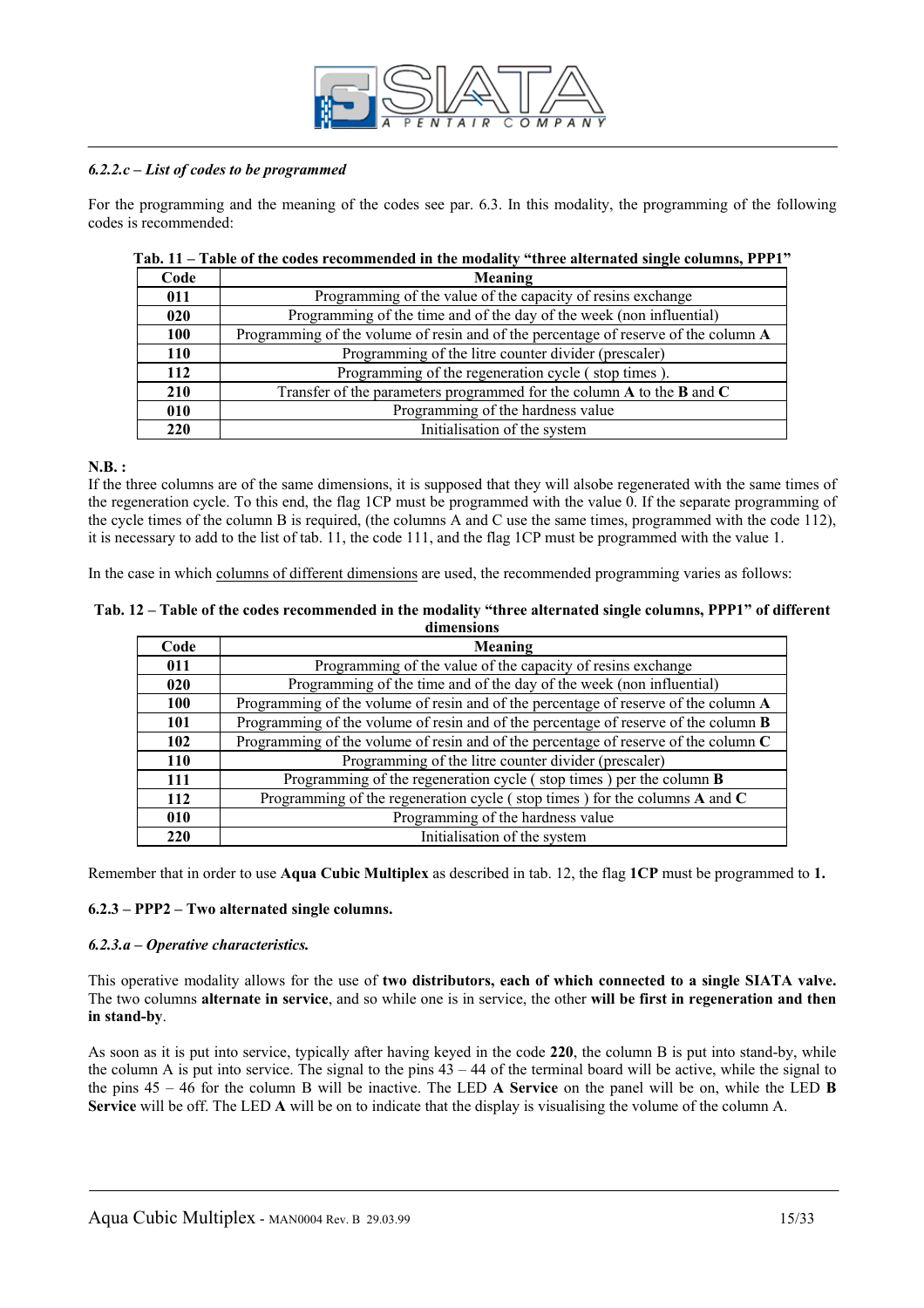

With the key  $2/$ + it is possible to change the column visualised on the display. Each time the key is pressed, the LEDs **A** or **B** will come on when the data of the relative column is transferred to the display. Se the column visualised is in service the residual volume can be read. If it is in regeneration, the progression can be followed. If it is in stand-by, the display will show four lines.

When the column in service goes into regeneration by finished volume, the column in stand-by will go into service in place of the column which has just run out. The LEDs on the panel will come on to indicate a new situation. The LED **Regeneration** will be on for the whole duration of the regeneration cycle. The signals to the pins of the terminal board shown above will also activate in line with the new situation.

This operative modality is not programmable. As may be seen in tab. 13, any programming of the flags always brings on the same result.

When one column finishes the available volume, the controller immediately enters into regeneration, and the column in stand-by enters into service. There is no control either on the reserve or on the remote start.

|          |                |          |          |                          | <b>Events</b>            |                  |                          |
|----------|----------------|----------|----------|--------------------------|--------------------------|------------------|--------------------------|
|          | Programming    |          |          | The reg. time is set off | The volume reaches       | The volume runs  | Remote start active      |
| 0HP      | 1HP            | 2HP      | 0dP      | with the finished days.  | the reserve.             | out.             | for 15 seconds.          |
| $\theta$ | 0              | $\theta$ | $\Omega$ | The reg. does not start. | The reg. does not start. | Immediate start. | The reg. does not start. |
| $\Omega$ | $\theta$       | $\theta$ |          | The reg. does not start. | The reg. does not start. | Immediate start. | The reg. does not start. |
| $\theta$ | $\theta$       |          | $\theta$ | The reg. does not start. | The reg. does not start. | Immediate start. | The reg. does not start. |
| $\theta$ | $\overline{0}$ |          |          | The reg. does not start. | The reg. does not start. | Immediate start. | The reg. does not start. |
| $\theta$ |                | $\theta$ | $\theta$ | The reg. does not start. | The reg. does not start. | Immediate start. | The reg. does not start. |
| $\theta$ |                | $\theta$ |          | The reg. does not start. | The reg. does not start. | Immediate start. | The reg. does not start. |
| $\theta$ |                |          | $\theta$ | The reg. does not start. | The reg. does not start. | Immediate start. | The reg. does not start. |
| $\theta$ |                |          |          | The reg. does not start. | The reg. does not start. | Immediate start. | The reg. does not start. |
|          | 0              | $\theta$ | $\theta$ | The reg. does not start. | The reg. does not start. | Immediate start. | The reg. does not start. |
| 1        | $\theta$       | $\theta$ |          | The reg. does not start. | The reg. does not start. | Immediate start. | The reg. does not start. |
|          | $\theta$       |          | $\theta$ | The reg. does not start. | The reg. does not start. | Immediate start. | The reg. does not start. |
|          | $\theta$       |          |          | The reg. does not start. | The reg. does not start. | Immediate start. | The reg. does not start. |
|          |                | $\theta$ | $\theta$ | The reg. does not start. | The reg. does not start. | Immediate start. | The reg. does not start. |
| 1        |                | $\theta$ |          | The reg. does not start. | The reg. does not start. | Immediate start. | The reg. does not start. |
|          |                |          | $\theta$ | The reg. does not start. | The reg. does not start. | Immediate start. | The reg. does not start. |
| 1        |                |          |          | The reg. does not start. | The reg. does not start. | Immediate start. | The reg. does not start. |

|  | Tab. 13 – Consequences of the events on the working of the controller on the basis of the programming. |  |
|--|--------------------------------------------------------------------------------------------------------|--|
|  |                                                                                                        |  |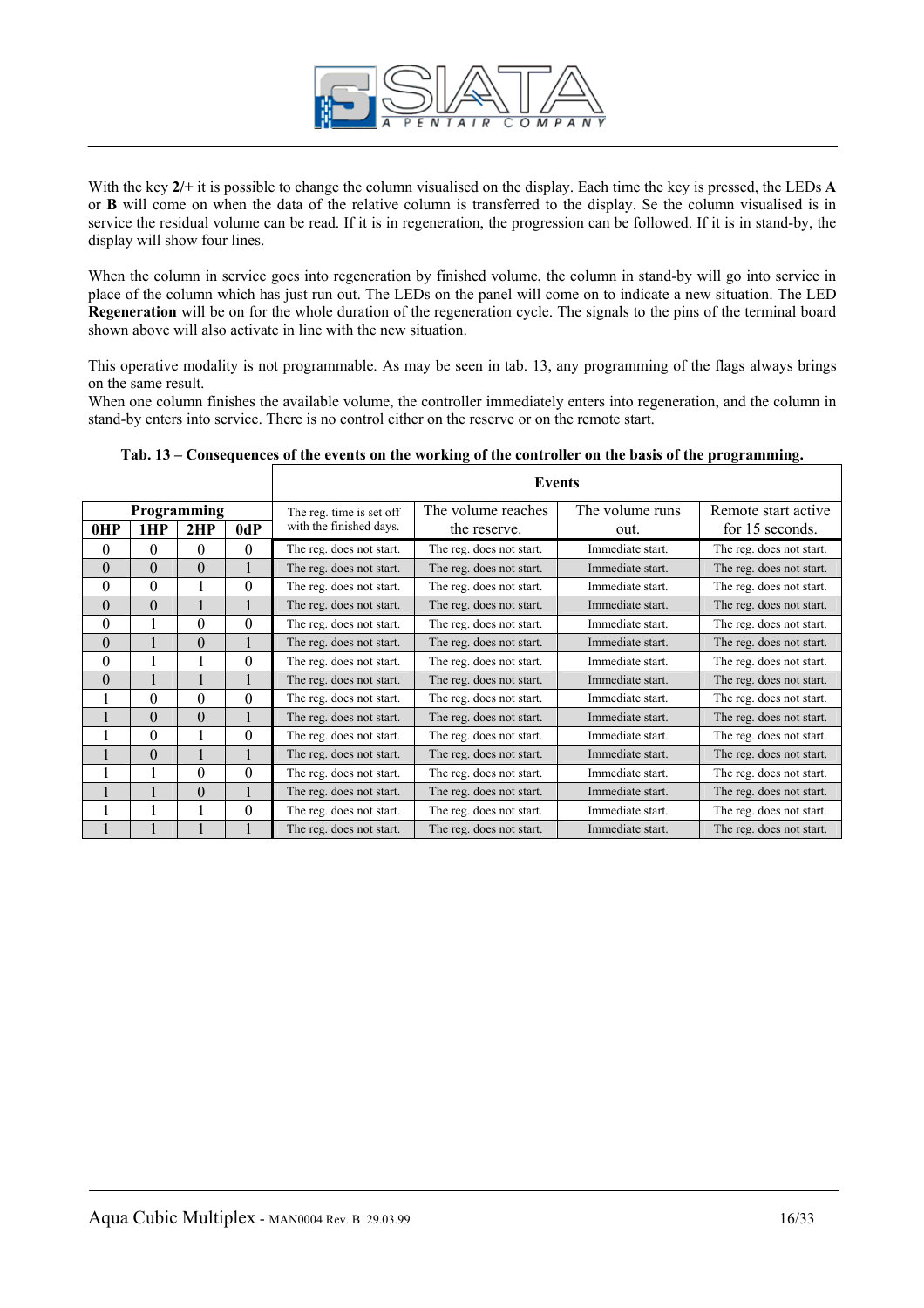

## *6.2.3.b – Programming of the flags*

Tab. 14 shows the options available for the modality **PPP2**:

|                |                |                     | $\sim$ . The deterministic constant $\sim$ and the matter single committed for $\sim$               |  |
|----------------|----------------|---------------------|-----------------------------------------------------------------------------------------------------|--|
| ఞ              | <b>FLAG</b>    | <b>Display</b>      | Operative state / Data visualised                                                                   |  |
| <b>PROGRAM</b> |                | <b>PO00</b>         | State of access to the selection of the operative modality                                          |  |
| <b>ENTER</b>   |                | PPPx                | Visualisation of the current operative modality $(x = 0, 1, 2, 4, A)$                               |  |
| $2/+$          |                | PPP <sub>2</sub>    | The key $2 / +$ modifies the operative modality as per tab. 4 : returns to 2                        |  |
| <b>PROGRAM</b> | 0HP            | 0 H P 0             | FLAG not used                                                                                       |  |
| <b>PROGRAM</b> | 1 H P          | 1 H P 0             | FLAG not used                                                                                       |  |
| <b>PROGRAM</b> | 2 H P          | 2HP0                | FLAG not used                                                                                       |  |
| <b>PROGRAM</b> | 3 H P          | 3HP0                | FLAG not used                                                                                       |  |
| <b>PROGRAM</b> | 0 C P          | 0 C P 0             | Modality of the litre counter divider ( $0 =$ free see par. 6.6)                                    |  |
| $2/+$          | 0CP            | 0 <sub>CP</sub> 1   | Modality of the litre counter divider ( $1 =$ pre-programmed see par. 6.6)                          |  |
| <b>PROGRAM</b> | 1 <sub>C</sub> | 1 <sub>C</sub> P 0  | Same times of the regeneration cycle for the columns A and B                                        |  |
| $2/+$          | 1 <sup>C</sup> | $1$ CP <sub>1</sub> | Different times of the regeneration cycle for the columns A and B                                   |  |
| <b>PROGRAM</b> | $2C$ P         | 2 <sup>C</sup> P 0  | The new programming is immediately operative.                                                       |  |
| $2/+$          | 2 <sub>C</sub> | $2$ C P 1           | The new programming is operative after the next regeneration.                                       |  |
| <b>PROGRAM</b> | 3 C P          | 3CP0                | FLAG not used                                                                                       |  |
| <b>PROGRAM</b> | 0 dP           | 0 dP0               | FLAG not used                                                                                       |  |
| <b>PROGRAM</b> | 1 dP           | 1 dP1               | Enables the start and stop of the manual regeneration with the keys 1 and 0                         |  |
| <b>PROGRAM</b> | 2dP            | 2 dP0               | FLAG not used                                                                                       |  |
| <b>PROGRAM</b> | 3dP            | 3 d P 0             | FLAG not used                                                                                       |  |
| <b>PROGRAM</b> |                |                     | The rapid <i>flashing</i> of the display indicates that the values have been saved in the<br>eeprom |  |

**Tab. 14 – Selection of the operative modality "two alternated single columns, PPP2"** 

At the end of the programming the code **220** must always be keyed in (see par. 6.3) to initialise **Aqua Cubic Multiplex** with the new parameters.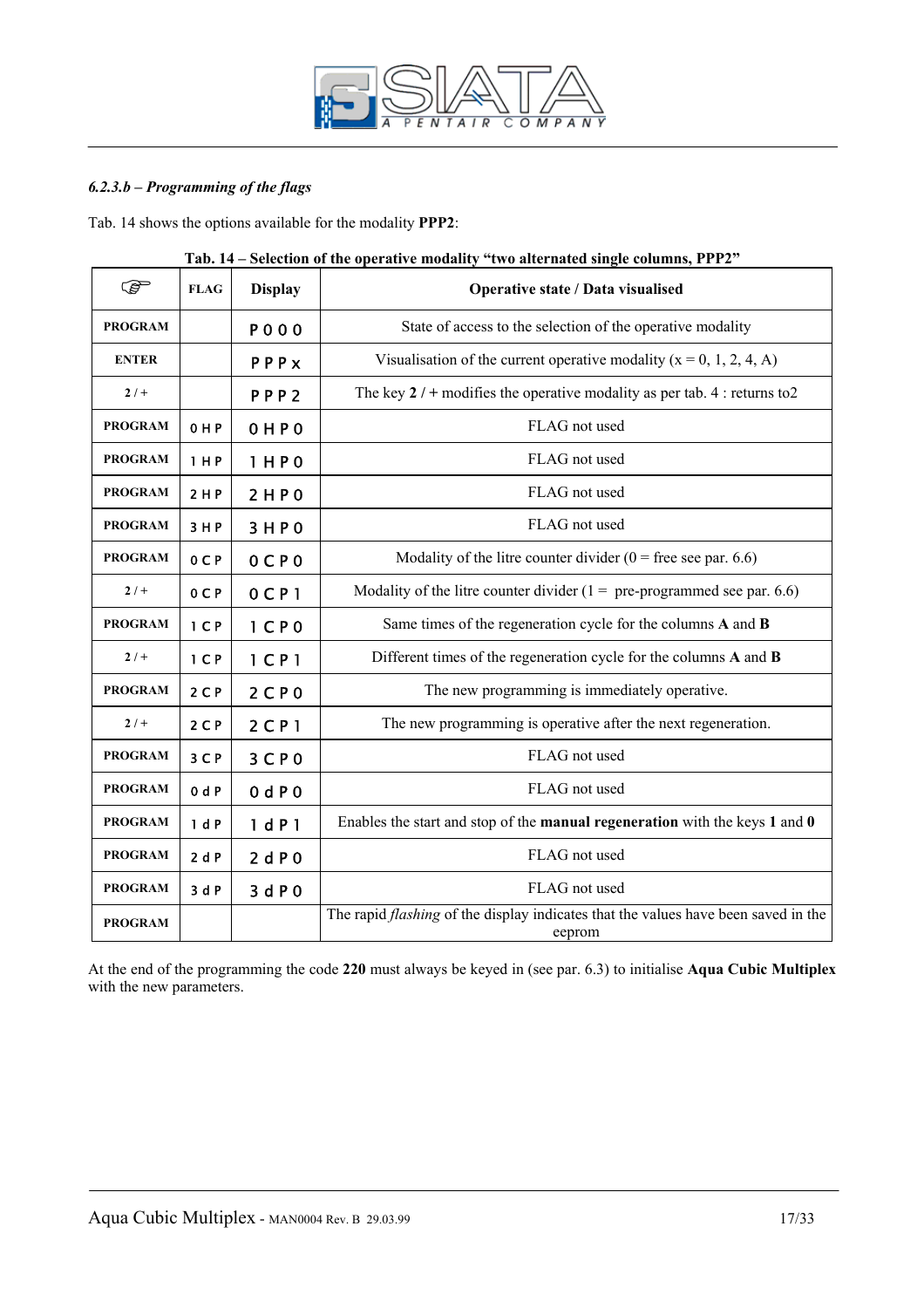

#### **6.2.3.c – List of codes to be programmed**

For the programming and the meaning of the codes see par. 6.3. In this modality, the programming of the following codes is recommended:

#### **Tab. 15 – Table of the codes recommended in the modality "two alternated single columns, PPP2"**

| Code | Meaning                                                                             |
|------|-------------------------------------------------------------------------------------|
| 011  | Programming of the value of the capacity of resins exchange                         |
| 100  | Programming of the volume of resin and of the percentage of reserve of the column A |
| 110  | Programming of the litre counter divider (prescaler)                                |
| 112  | Programming of the regeneration cycle (stop times)                                  |
| 210  | Transfer of the parameters programmed for the column $A$ on the column $B$          |
| 010  | Programming of the hardness value                                                   |
| 220  | Initialisation of the system                                                        |

In the case of use of columns of different dimensions, the recommended programming varies as follows:

#### **Tab. 16 – Table of the codes recommended in the modality "two alternated single columns, PPP2" different columns**

| Code       | Meaning                                                                                    |
|------------|--------------------------------------------------------------------------------------------|
| 011        | Programming of the value of the capacity of resins exchange                                |
| <b>100</b> | Programming of the volume of resin and of the percentage of reserve of the column A        |
| <b>101</b> | Programming of the volume of resin and of the percentage of reserve of the column <b>B</b> |
| 110        | Programming of the litre counter divider (prescaler)                                       |
| 111        | Programming of the regeneration cycle (stop times) for the column <b>B</b>                 |
| 112        | Programming of the regeneration cycle (stop times) for the column A                        |
| 010        | Programming of the hardness value                                                          |
| 220        | Initialisation of the system                                                               |

Remember that in order to use **Aqua Cubic Multiplex** as described in tab. 16, the flag **1CP** must be programmed to **1.** 

#### **6.2.4 – PPP4 – One duplex column.**

#### *6.2.4.a – Operative characteristics.*

In this modality **a single distributor connected to 2 SIATA valves** is used. The distributor is connected to the terminals of the column A.

This distributor has a special cam, modified so as to divide the 360º of rotation between the two valves; the first 180º are dedicated to column A, the second to column B. Normally defined as column A is the valve connected to the pilots 1 and 2, those nearest to the distributor, and defined column B is the valve connected to the pilots 3 and 4 ( see also the connections indicated in the attached page C).

Which of the two columns is active, and therefore which valve is in use, depends only on the position of the cam of the distributor. The controller cannot know which column is in service. In fact, as will be shown, both the optical and electrical signals will always communicate that column A is in service.

Suppose the following operations are to be carried out when the distributor has the cam in the stroke end position at the beginning of the first 180º of rotation, that is so as to have the valve A in service. After having keyed in the code **220**, the controller will begin with the valve A in service. The signal to the pins 43 – 44 of the terminal board will be active. The LED **A Service** on the panel will be on. The LED **A** will be on to indicate that the display is visualising the volume of the column A.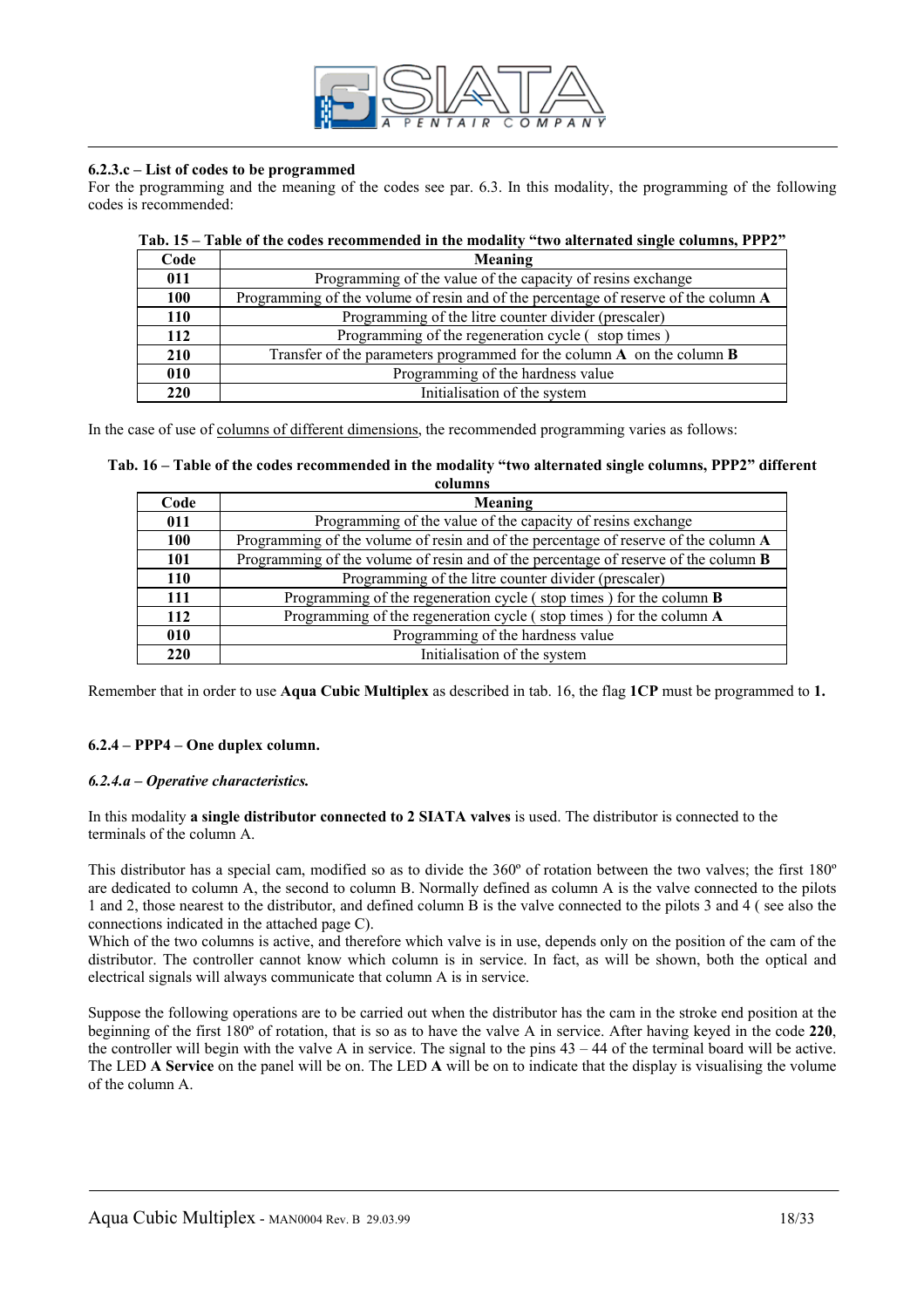

The key **2/+**, which normally allows for the column visualised on the display to be changed, cannot be used until a regeneration starts. Normally the display shows the parameters of the column in service, indicating that they belong to the column A. Having positioned the distributor so as to have the valve A in service, the parameters visualised are in fact those of the column A. As soon as this valve enters into regeneration, regeneration, the signal to the pins  $43 - 44$ goes out and the rotation of the cam causes valve B to be put into service. The display visualises the progression of the regeneration cycle.

Now pressing the key **2/+** it is possible to visualise the residual volume of the column as soon as it has entered into in service, that is the volume of the valve B. Note that the LED **A** still remains on.

As soon as the regeneration terminates, the LEDs on the panel will indicate again that the column A is in service and that its parameters are being visualised. In reality, the display is showing the parameters of the valve B, those which, during the regeneration cycle, it was possible to see only with the key **2/+**. When the valve B has run out of volume and starts the regeneration, the operations just described will be repeated and the parameters of valve A will be visualised again.

To summarise:

- 1- the controller always indicates that the column A is in service;
- 2- the signal to the pins 43 44 of the terminal board goes off during the regeneration, so this signal cannot be used for an electrical column exchange;
- 3- which valve is actually in service depends only on the position of the cam of the distributor;
- 4- during the regeneration, pressing the key **2/+** it is possible to visualise the volume of the column which has taken over in service.

This operative modality is not programmable. As shown in tab. 17, any programming of the flags always brings on the same result.

When one column finishes the available volume, the controller immediately enters into regeneration. The rotation of the cam controls the exchange of the columns, so the stand-by valve enters into service.

|                  |                |                |          |                          | <b>Events</b>            |                  |                     |
|------------------|----------------|----------------|----------|--------------------------|--------------------------|------------------|---------------------|
|                  |                | Programming    |          | The reg. time is set off | The volume reaches       | The volume runs  | Remote start active |
| 0HP              | 1HP            | 2HP            | 0dP      | with the finished days.  | the reserve.             | out.             | for 15 seconds.     |
| $\theta$         | $\theta$       | $\theta$       | $\Omega$ | The reg. does not start. | The reg. does not start. | Immediate start. | Immediate start.    |
| $\theta$         | $\theta$       | $\theta$       |          | The reg. does not start. | The reg. does not start. | Immediate start. | Immediate start.    |
| $\theta$         | $\overline{0}$ |                | $\Omega$ | The reg. does not start. | The reg. does not start. | Immediate start. | Immediate start.    |
| $\theta$         | $\theta$       |                |          | The reg. does not start. | The reg. does not start. | Immediate start. | Immediate start.    |
| $\theta$         |                | $\theta$       | $\theta$ | The reg. does not start. | The reg. does not start. | Immediate start. | Immediate start.    |
| $\boldsymbol{0}$ |                | $\overline{0}$ |          | The reg. does not start. | The reg. does not start. | Immediate start. | Immediate start.    |
| $\theta$         |                |                | $\Omega$ | The reg. does not start. | The reg. does not start. | Immediate start. | Immediate start.    |
| $\theta$         |                |                |          | The reg. does not start. | The reg. does not start. | Immediate start. | Immediate start.    |
|                  | $\theta$       | $\theta$       | $\Omega$ | The reg. does not start. | The reg. does not start. | Immediate start. | Immediate start.    |
|                  | $\theta$       | $\theta$       |          | The reg. does not start. | The reg. does not start. | Immediate start. | Immediate start.    |
|                  | $\theta$       |                | $\Omega$ | The reg. does not start. | The reg. does not start. | Immediate start. | Immediate start.    |
|                  | $\Omega$       |                |          | The reg. does not start. | The reg. does not start. | Immediate start. | Immediate start.    |
|                  |                | $\theta$       | $\theta$ | The reg. does not start. | The reg. does not start. | Immediate start. | Immediate start.    |
|                  |                | $\theta$       |          | The reg. does not start. | The reg. does not start. | Immediate start. | Immediate start.    |
|                  |                |                | $\theta$ | The reg. does not start. | The reg. does not start. | Immediate start. | Immediate start.    |
|                  |                |                |          | The reg. does not start. | The reg. does not start. | Immediate start. | Immediate start.    |

**Tab. 17 – Consequences of the events on the working of the controller ion the basis of the programming.**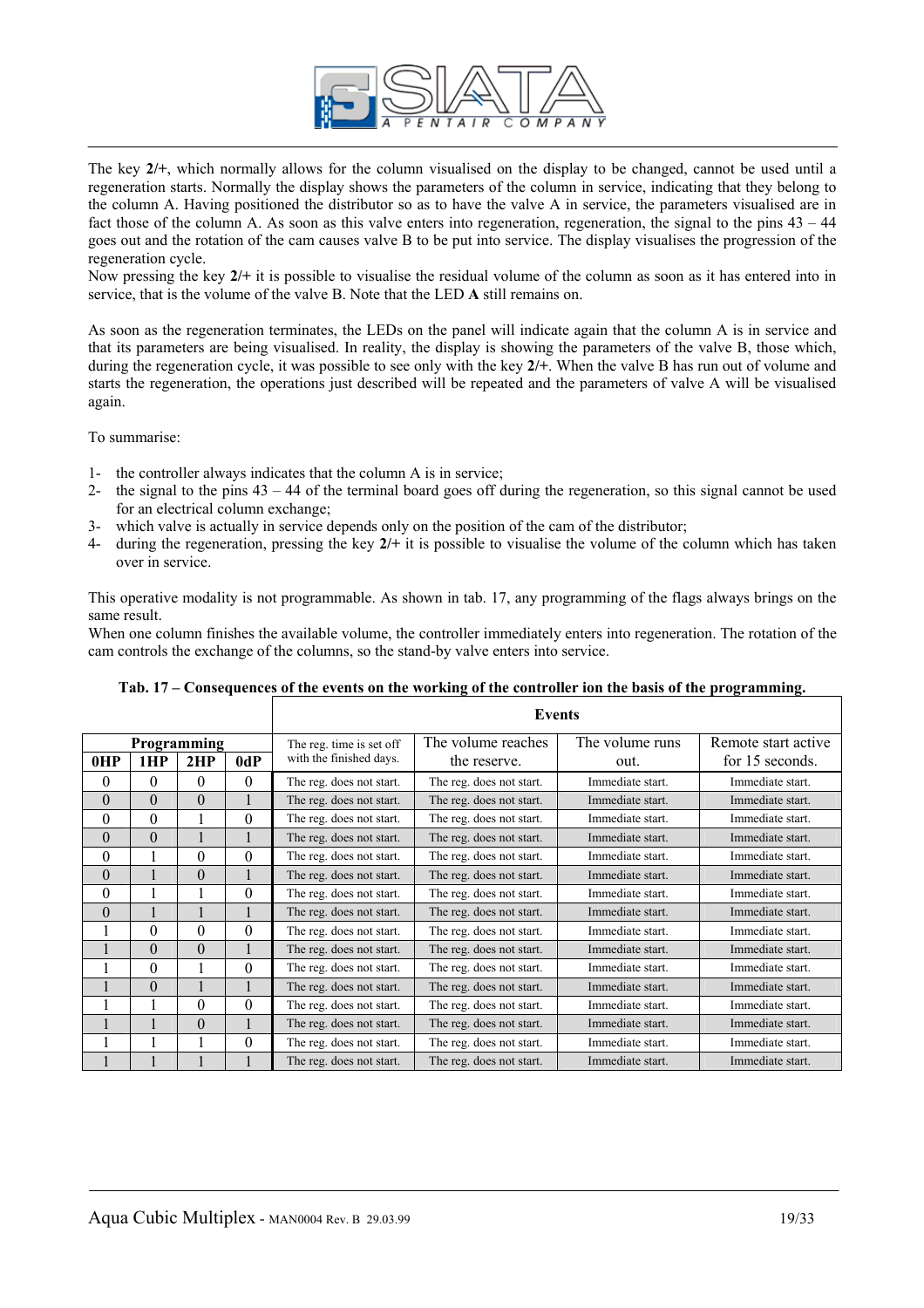

## *6.2.4.b – Programming of the flags*

Tab. 18 shows the options available for the modality **PPP4**:

| <b>PED</b>     | <b>FLAG</b>    | <b>Display</b>      | Operative state / Data visualised                                                                   |  |
|----------------|----------------|---------------------|-----------------------------------------------------------------------------------------------------|--|
| <b>PROGRAM</b> |                | <b>POOO</b>         | State of access to the selection of the operative modality                                          |  |
| <b>ENTER</b>   |                | PPPX                | Visualisation of the current operative modality $(x = 0, 1, 2, 4, A)$                               |  |
| $2/+$          |                | PPP4                | The key $2 / +$ modifies the operative modality as per tab. 4 : returns to 4                        |  |
| <b>PROGRAM</b> | 0 H P          | 0 H P 0             | FLAG not used                                                                                       |  |
| <b>PROGRAM</b> | 1 H P          | 1 H P 0             | FLAG not used                                                                                       |  |
| <b>PROGRAM</b> | 2 H P          | 2HP0                | FLAG not used                                                                                       |  |
| <b>PROGRAM</b> | 3 H P          | 3HP0                | FLAG not used                                                                                       |  |
| <b>PROGRAM</b> | 0CP            | $0C$ $P0$           | Modality of the litre counter divider $(0 =$ free see par. 6.6)                                     |  |
| $2/+$          | OCP            | $0C$ $P1$           | Modality of the litre counter divider $(1 = pre-programmed$ see par. 6.6)                           |  |
| <b>PROGRAM</b> | 1 <sup>C</sup> | 1 <sub>C</sub> P 0  | FLAG not used                                                                                       |  |
| <b>PROGRAM</b> | 2 <sub>C</sub> | 2CP0                | The new programming is immediately operative.                                                       |  |
| $2/+$          | $2C$ P         | $2$ CP <sub>1</sub> | The new programming is operative after the next regeneration                                        |  |
| <b>PROGRAM</b> | 3 C P          | 3 <sup>C</sup> P 0  | FLAG not used                                                                                       |  |
| <b>PROGRAM</b> | 0 dP           | 0 dP0               | FLAG not used                                                                                       |  |
| <b>PROGRAM</b> | 1 dP           | 1 dP1               | Enables the start and stop of the <b>manual regeneration</b> with the keys $1 \neq 0$               |  |
| <b>PROGRAM</b> | 2dP            | 2 dP0               | FLAG not used                                                                                       |  |
| <b>PROGRAM</b> | 3 dP           | 3 d P 0             | FLAG not used                                                                                       |  |
| <b>PROGRAM</b> |                |                     | The rapid <i>flashing</i> of the display indicates that the values have been saved in the<br>eeprom |  |

#### **Tab. 18 – Selection of the operative modality "one duplex column, PPP4"**

At the end of the programming the code **220** must always be keyed in (see par. 6.3) to initialise **Aqua Cubic Multiplex** with the new parameters.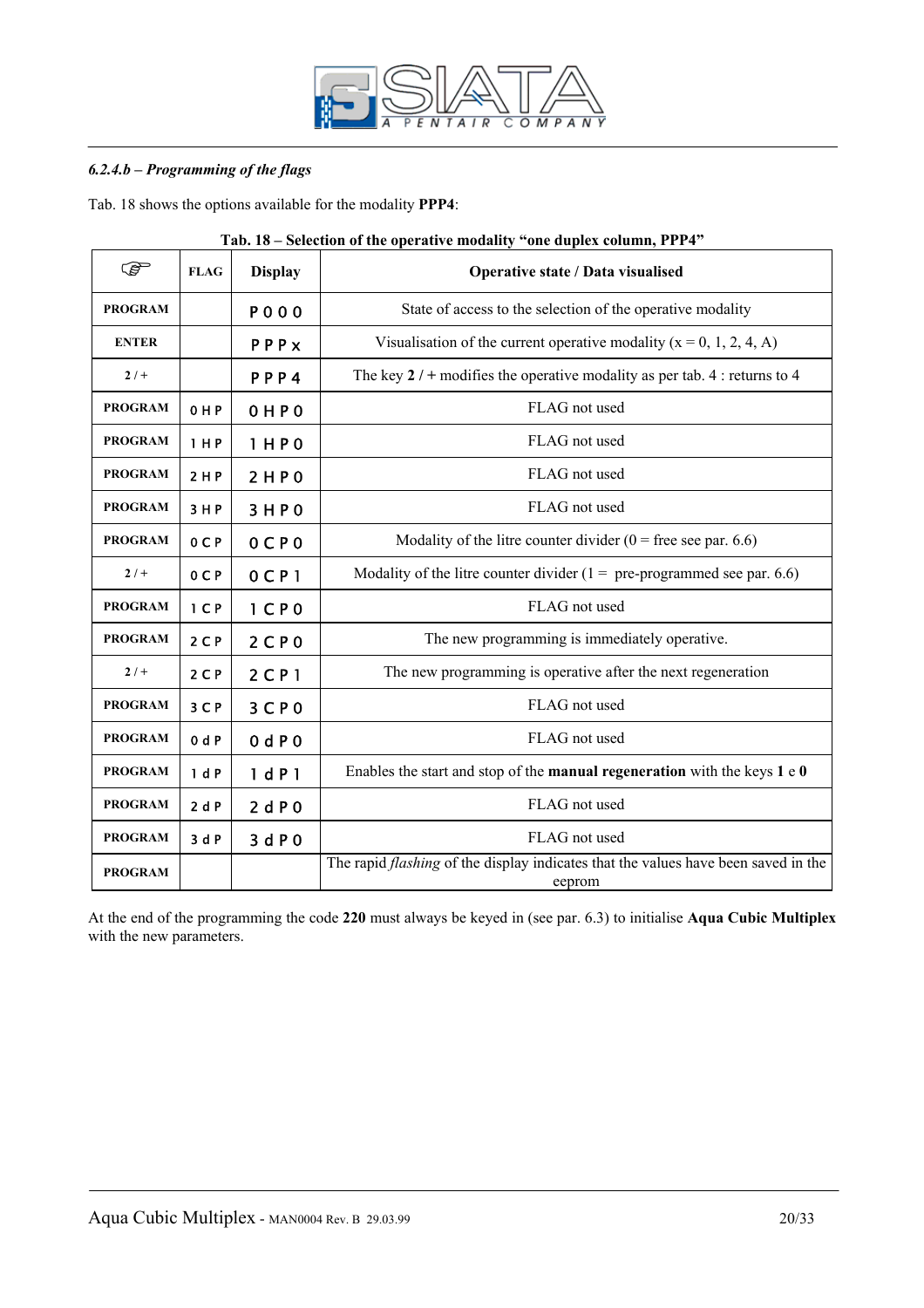

#### *6.2.4.c – List of codes to be programmed*

For the programming and the meaning of the codes see par. 6.3. In this modality, the programming of the following codes is recommended:

| Code | Meaning                                                                         |  |
|------|---------------------------------------------------------------------------------|--|
| 011  | Setting of the value of the capacity of resins exchange                         |  |
| 100  | Setting of the volume of resin and of the percentage of reserve of the column A |  |
| 110  | Setting of the litre counter divider (prescaler)                                |  |
| 112  | Setting of the regeneration cycle (stop times)                                  |  |
| 010  | Setting of the hardness value                                                   |  |
| 220  | Initialisation of the system                                                    |  |

| Tab. 19 – Table of the codes recommended in the modality "one duplex column, PPP4" |
|------------------------------------------------------------------------------------|
|------------------------------------------------------------------------------------|

It should be pointed out that the two columns **must** be of the same dimensions. It is not possible to change in any way the two columns, either for the dimensions, or for the regeneration cycle.

#### **6.2.5 – PPPA – Two single columns in parallel**

#### *6.2.5.a – Operative characteristics.*

In this modality there are **two distributors, each of which is connected to a SIATA valve. Both of the columns are in service.**. It is not possible to have both of the columns in regeneration.

After having keyed in the code 220, both of the columns are put into service. The signals to the pins  $43 - 44$  and  $45 - 46$ of the terminal board will be active. Both of the LEDs **A Service** and **B Service** on the panel will be on. The LED **A** will be on to indicate that the display is visualising the volume of the column A.

With the key **2/+** it is possible to change the column visualised on the display. Each time the key is pressed, LEDs **A** or **B** will come on when the data of the relative column is transferred to the display. If the column visualised is in service it will be possible to read the residual volume. If it is in regeneration it will be possible to follow the progression.

The two columns cannot regenerate at the same time. If one column finishes its volume while the other is regenerating, it will simply go into, disactivating the signal of service active on the terminal board, while waiting for the other column to terminate the regeneration. As soon as this condition has been reached, the column which has just finished the cycle will enter into service, while the column waiting will begin its regeneration.

This operative modality is not programmable. As shown in tab. 20, any programming of the flags always brings on the same result.

When one column finishes the available volume, the controller enters immediately into in regeneration. There is no control on the remote start.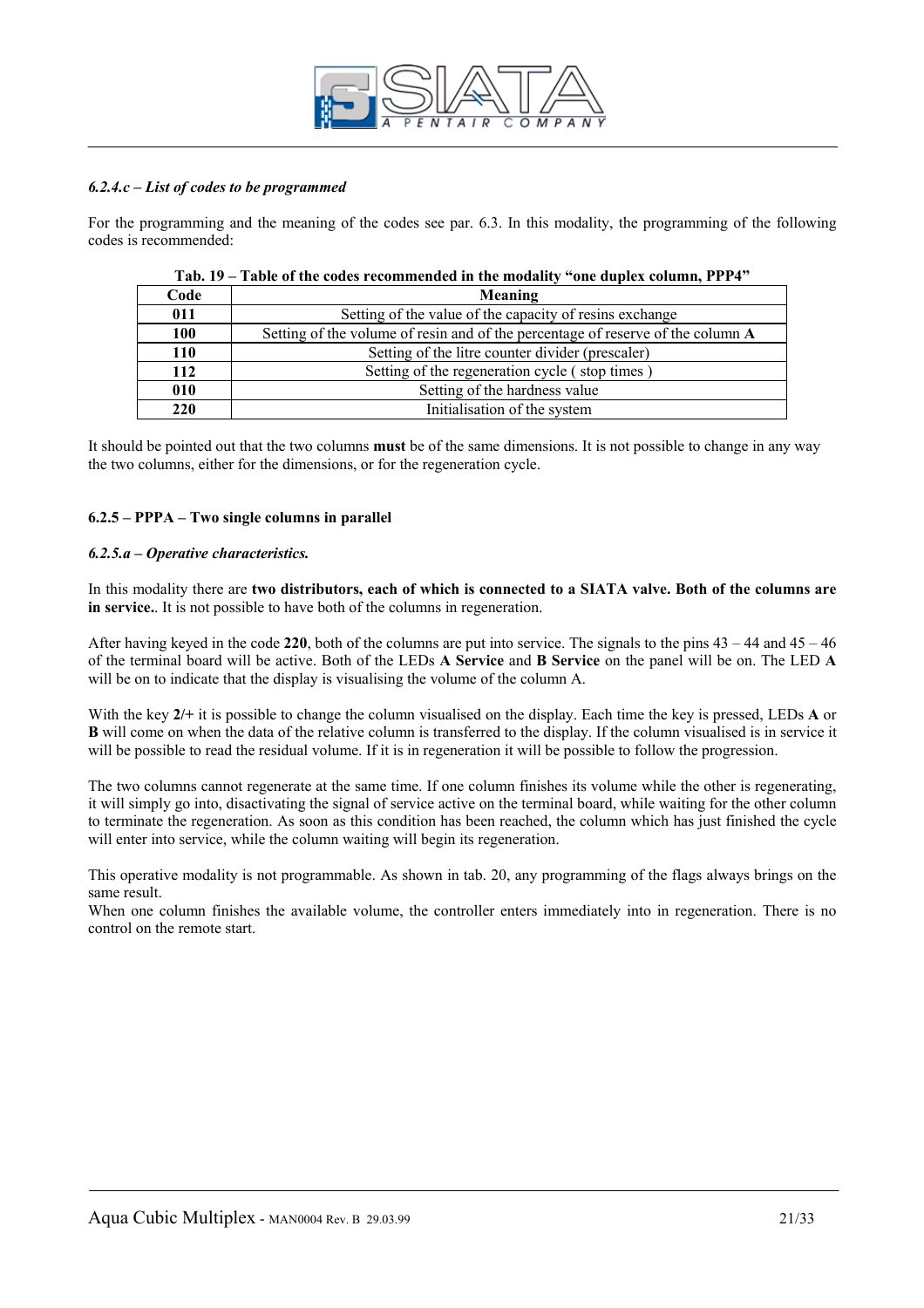

# **Tab. 20 – Consequences of the events on the working of the controller on the basis of the programming.**

|             |                |                |          |                          | <b>Events</b>            |                  |                          |
|-------------|----------------|----------------|----------|--------------------------|--------------------------|------------------|--------------------------|
| Programming |                |                |          | The reg. time is set off | The volume reaches       | The volume runs  | Remote start active      |
| 0HP         | 1HP            | 2HP            | 0dP      | with the finished days.  | the reserve.             | out.             | for 15 seconds.          |
| $\theta$    | $\theta$       | $\theta$       | $\theta$ | The reg. does not start. | The reg. does not start. | Immediate start. | The reg. does not start. |
| $\theta$    | $\theta$       | $\theta$       |          | The reg. does not start. | Imm. start. $(1)$        | Immediate start. | The reg. does not start. |
| $\theta$    | $\theta$       |                | $\Omega$ | The reg. does not start. | The reg. does not start. | Immediate start. | The reg. does not start. |
| $\theta$    | $\theta$       |                |          | The reg. does not start. | Imm. start. $(1)$        | Immediate start. | The reg. does not start. |
| $\theta$    |                | $\theta$       | $\Omega$ | The reg. does not start. | The reg. does not start. | Immediate start. | The reg. does not start. |
| $\theta$    |                | $\theta$       |          | The reg. does not start. | Imm. start. $(1)$        | Immediate start. | The reg. does not start. |
| $\theta$    |                |                | $\Omega$ | The reg. does not start. | The reg. does not start. | Immediate start. | The reg. does not start. |
| $\Omega$    |                |                |          | The reg. does not start. | Imm. start. $(1)$        | Immediate start. | The reg. does not start. |
|             | $\Omega$       | $\theta$       | $\theta$ | The reg. does not start. | The reg. does not start. | Immediate start. | The reg. does not start. |
|             | $\theta$       | $\theta$       |          | The reg. does not start. | Imm. start. $(1)$        | Immediate start. | The reg. does not start. |
|             | $\theta$       |                | $\Omega$ | The reg. does not start. | The reg. does not start. | Immediate start. | The reg. does not start. |
|             | $\overline{0}$ |                |          | The reg. does not start. | Imm. start. $(1)$        | Immediate start. | The reg. does not start. |
|             |                | $\theta$       | $\Omega$ | The reg. does not start. | The reg. does not start. | Immediate start. | The reg. does not start. |
|             |                | $\overline{0}$ |          | The reg. does not start. | Imm. start. $(1)$        | Immediate start. | The reg. does not start. |
|             |                |                | $\Omega$ | The reg. does not start. | The reg. does not start. | Immediate start. | The reg. does not start. |
|             |                |                |          | The reg. does not start. | Imm. start. $(1)$        | Immediate start. | The reg. does not start. |

#### **N.B. :**

1) The start of the cycle is immediate only when both of the columns in service have their volume under the value of reserve. The column with the lowest volume of the two goes into in regeneration. If only one column reaches the value of reserve, the regeneration does not start, even at the programmed time.

#### *6.2.5.b – Programming of the flags*

Tab. 21 shows the options available for the modality **PPPA**:

#### **Tab. 21 – Selection of the operative modality "two single columns in parallel, PPPA"**

| È              | <b>FLAG</b>    | <b>Display</b> | <b>Operative state / Data visualised</b>                                     |  |
|----------------|----------------|----------------|------------------------------------------------------------------------------|--|
| <b>PROGRAM</b> |                | <b>PO00</b>    | State of access to the selection of the operative modality                   |  |
| <b>ENTER</b>   |                | PPPX           | Visualisation of the current operative modality $(x = 0, 1, 2, 4, A)$        |  |
| $2/+$          |                | PPPA           | The key $2 / +$ modifies the operative modality as per tab. 4 : returns to A |  |
| <b>PROGRAM</b> | 0 H P          | $0$ HP $0$     | FLAG not used                                                                |  |
| <b>PROGRAM</b> | 1 H P          | 1 H P 0        | FLAG not used                                                                |  |
| <b>PROGRAM</b> | 2 H P          | 2 H P 0        | FLAG not used                                                                |  |
| <b>PROGRAM</b> | 3HP            | 3 H P 0        | FLAG not used                                                                |  |
| <b>PROGRAM</b> | 0 <sup>C</sup> | $0$ CPO        | Modality of the litre counter divider $(0 =$ free see par. 6.6)              |  |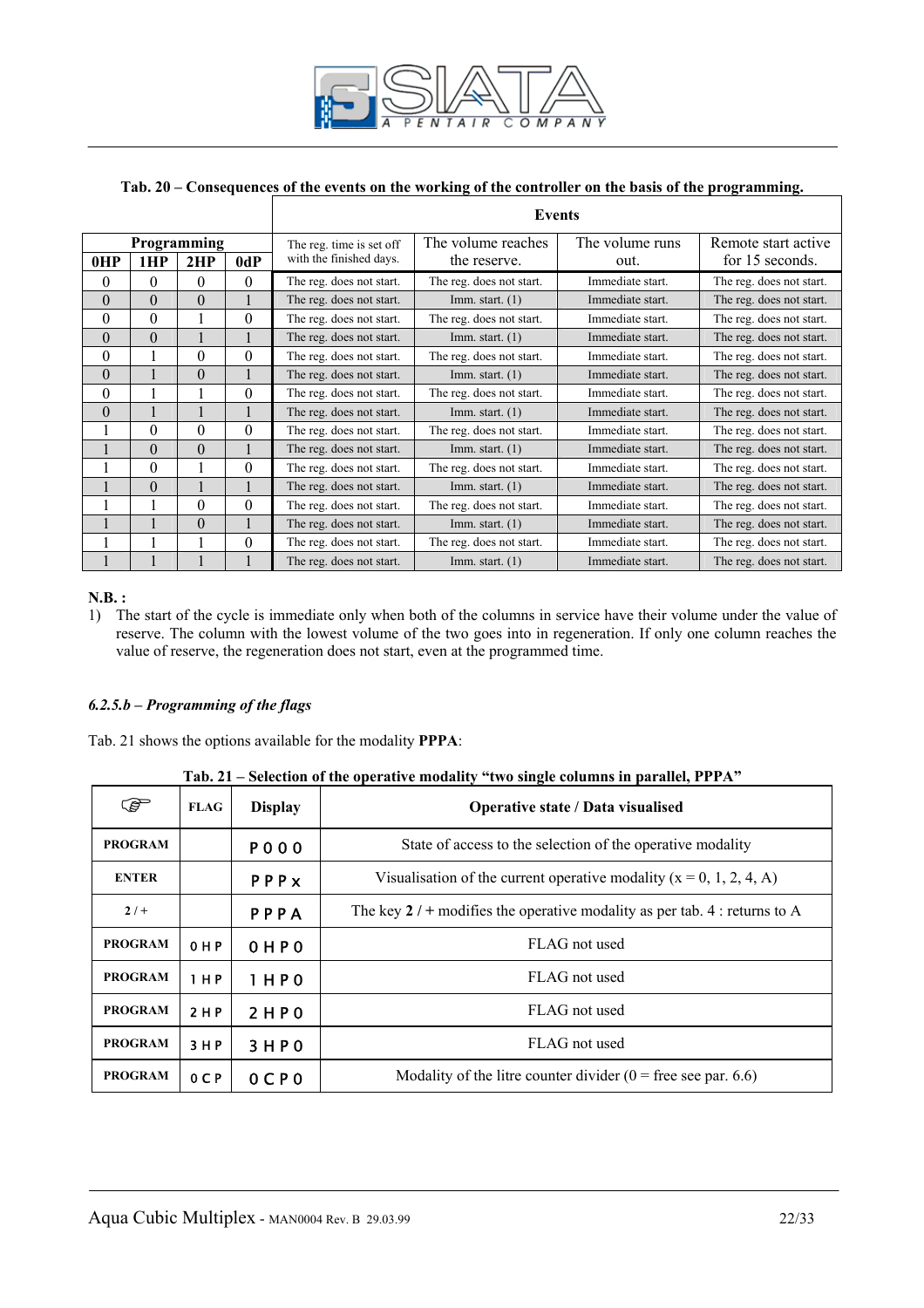

| $2/+$          | 0 <sub>C</sub> | $0$ CP <sub>1</sub>                                                     | Modality of the litre counter divider $(1 = pre-programmed$ see par. 6.6)                           |  |
|----------------|----------------|-------------------------------------------------------------------------|-----------------------------------------------------------------------------------------------------|--|
| <b>PROGRAM</b> | 1 <sup>C</sup> | $1$ C P 0                                                               | Same times of the regeneration cycle for the two columns A and B                                    |  |
| $2/+$          | 1 <sub>C</sub> | $1$ CP <sub>1</sub>                                                     | Different times of the regeneration cycle for the two columns A and B                               |  |
| <b>PROGRAM</b> | 2 <sub>C</sub> | $2$ C P 0                                                               | The new programming is immediately operative.                                                       |  |
| $2/ +$         | 2 <sub>C</sub> | The new programming is operative after the next regeneration<br>2 C P 1 |                                                                                                     |  |
| <b>PROGRAM</b> | 3 <sup>C</sup> | 3 <sup>C</sup> P 0                                                      | FLAG not used                                                                                       |  |
| <b>PROGRAM</b> | 0 dP           | 0 dP0                                                                   | Disables the control of the reserve                                                                 |  |
| <b>PROGRAM</b> | 0 dP           | 0 d P 1                                                                 | Enables the control of the reserve                                                                  |  |
| <b>PROGRAM</b> | 1 dP           | 1 dP1                                                                   | Enables the start and the stop of the <b>manual regeneration</b> with the keys 1 and<br>0           |  |
| <b>PROGRAM</b> | 2 dP           | 2 dP0                                                                   | FLAG not used                                                                                       |  |
| <b>PROGRAM</b> | 3 dP           | 3 dP0                                                                   | FLAG not used                                                                                       |  |
| <b>PROGRAM</b> |                |                                                                         | The rapid <i>flashing</i> of the display indicates that the values have been saved in the<br>eeprom |  |

At the end of the programming the code **220** must always be keyed in (see par. 6.3) to initialise **Aqua Cubic Multiplex** with the new parameters.

## *6.2.5.c – List of codes to be programmed*

For the programming and the meaning of the codes see par. 6.3. In this modality, the programming of the following codes is recommended:

| Code | Meaning                                                                             |  |  |  |
|------|-------------------------------------------------------------------------------------|--|--|--|
| 011  | Programming of the value of the capacity of resins exchange                         |  |  |  |
| 100  | Programming of the volume of resin and of the percentage of reserve of the column A |  |  |  |
| 110  | Programming of the litre counter divider (prescaler)                                |  |  |  |
| 112  | Programming of the regeneration cycle (stop times)                                  |  |  |  |
| 210  | Transfer of the parameters programmed for column $A$ on column $B$                  |  |  |  |
| 010  | Programming of the hardness value                                                   |  |  |  |
| 220  | Initialisation of the system                                                        |  |  |  |

| Tab. 22 – Table of the codes recommended in the modality "two single columns in parallel, PPPA" |
|-------------------------------------------------------------------------------------------------|
|-------------------------------------------------------------------------------------------------|

If columns of different dimensions are used, the programming recommended varies as follows:

#### **Tab. 23 – Table of the codes recommended in the modality "due single columns in parallel, PPPA" different columns**

| Code       | Meaning                                                                                    |  |
|------------|--------------------------------------------------------------------------------------------|--|
| 011        | Programming value of the capacity of resins exchange                                       |  |
| <b>100</b> | Programming of the volume of resin and of the percentage of reserve of the column A        |  |
| 101        | Programming of the volume of resin and of the percentage of reserve of the column <b>B</b> |  |
| 110        | Programming of the litre counter divider (prescaler)                                       |  |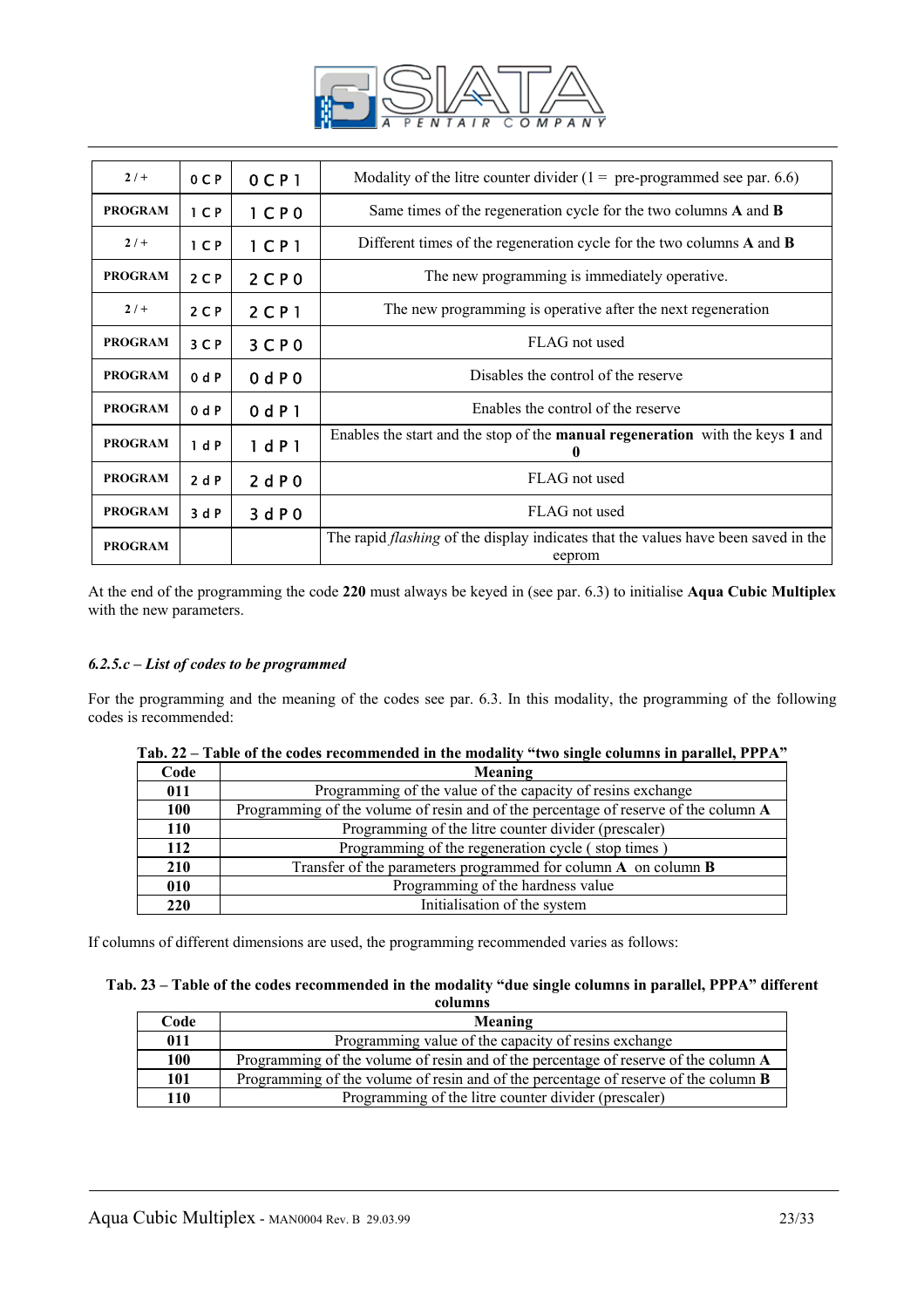

| 111 | Programming of the regeneration cycle (stop times) of the column $\bf{B}$ |
|-----|---------------------------------------------------------------------------|
| 112 | Programming of the regeneration cycle (stop times) of the column A        |
| 010 | Programming of the hardness value                                         |
| 220 | Initialisation of the system                                              |

Remember that to use **Aqua Cubic Multiplex** as shown in tab. 23, the flag **1CP** must be programmed to **1.**

#### **6.3 – Programming codes**

The work parameters necessary for **Aqua Cubic Multiplex** to work properly are set accesses them via the *programming* codes, under which the parameters inherent to a specific functionality of the controller are grouped together. The next paragraphs show how the programming codes are accessed and their use.

#### **6.3.1 – Access to the programming codes**

The following table represents the procedure which must be carried out to access the programming codes: ( Where **P x x x** appears in place of the **x**, it should be understood that there are numbers which vary on the basis of the pressing of the keys. )

| ☞                                                                              | <b>Display</b> | <b>Meaning</b>                                                                                                                                                                                                                                            |  |
|--------------------------------------------------------------------------------|----------------|-----------------------------------------------------------------------------------------------------------------------------------------------------------------------------------------------------------------------------------------------------------|--|
| <b>PROGRAM</b><br>Modality of insertion of the programming code<br><b>POOO</b> |                |                                                                                                                                                                                                                                                           |  |
| $\begin{bmatrix} 0 & -1 & -2/ \end{bmatrix}$<br>Pxxx                           |                | Composition of the number on the display through the keys shown; after<br>the first three numbers have been inserted, pressing again moves the<br>number to the left, eliminating the first number keyed in and inserting the<br>new number on the right. |  |
| <b>ENTER</b>                                                                   | Pxxx           | Confirms the code selected and accesses its programming code.                                                                                                                                                                                             |  |

#### **Tab. 24 – Access to the programming codes**

#### **6.3.2 – List of programming codes and their use.**

The following table lists the programming codes available.

For each of the codes the sequence of the parameters as they appear on the display and their meaning in the functioning cycle of **Aqua Cubic Multiplex** will be described.

The code is accessed with the instructions shown in tab. 24; within each code, the key **2/+** allows the parameter to be modified, while the key **PROGRAM** allows the modifications carried out to be memorised.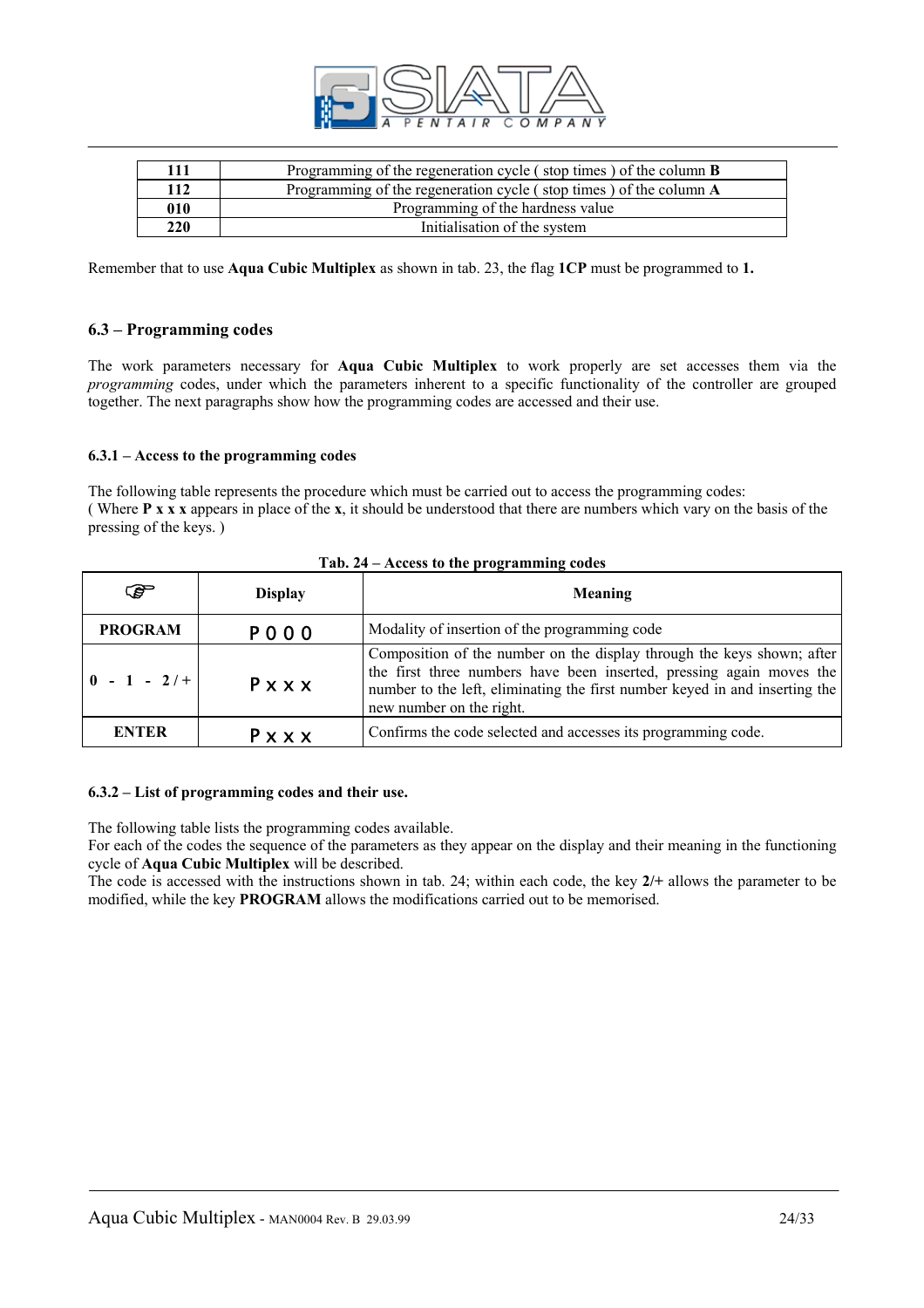

# **Tab. 25 – Table of the programming codes**

| Code<br>visualised | ☞                             | <b>Display</b>   | <b>Meaning</b>                                                                                                                                                                                                                                                                                                                                                                           |  |
|--------------------|-------------------------------|------------------|------------------------------------------------------------------------------------------------------------------------------------------------------------------------------------------------------------------------------------------------------------------------------------------------------------------------------------------------------------------------------------------|--|
| P 0 0 2            | <b>ENTER</b>                  |                  | Modifies the movement times of all of the phases of the regeneration<br>taking them to 5 seconds. May be used to carry out trial regenerations. To<br>reset the correct times, the programming of the flags must be run through.<br>Cannot be used for trials with the hydraulic distributors.                                                                                           |  |
| P010               | <b>ENTER</b><br>$d$ H $x$ $x$ |                  | Programming of the hardness value. May have values from 1 to 99.<br>At the end of the programming calculates the mew volume values, which<br>become active immediately if the $2CP$ is programmed to $0$ , otherwise, will<br>become active after the first regeneration or the reset of the appliance using<br>the code 220.<br>The hardness value must be expressed in French degrees. |  |
| P 0 1 1            | <b>ENTER</b>                  | Chx.x            | Programming of the value of capacity of resins exchange; xx may go<br>from 1.4 to 9.0, and is expressed in terms of $gr CaCO3/litre$ resin.                                                                                                                                                                                                                                              |  |
|                    | <b>ENTER</b>                  | <b>XXXX</b>      | Regeneration time; to change the flashing digit, use the $2/+$ , press<br>PROGRAM to go from the minutes to the hours.                                                                                                                                                                                                                                                                   |  |
| P012               |                               | $P - x x$        | Days of interval between two regenerations (from 1 to 30)                                                                                                                                                                                                                                                                                                                                |  |
|                    | <b>PROGRAM</b>                | $1$ $P$ $P$ $x$  | Active days. If the flag 1HP is programmed with the value 1, instead of<br>the interval days, the days of the week on which the regeneration is to be<br>carried out are programmed.                                                                                                                                                                                                     |  |
|                    | <b>ENTER</b>                  | <b>XXXX</b>      | Programming of the local time.                                                                                                                                                                                                                                                                                                                                                           |  |
| P 0 2 0            | <b>PROGRAM</b>                | $P - -x$         | Programming of the day of the week: x may be $1 =$ Monday, $2 =$ Tuesday,<br>3=Wednesday, 4=Thursday, 5=Friday, 6=Saturday, 7=Sunday                                                                                                                                                                                                                                                     |  |
| P100               | <b>ENTER</b>                  | <b>XXXX</b>      | Programming of the <b>volume of the resin</b> (in litres) of the column A: may<br>go from 1 to 10000 (to have 10000 litres, programme 0000)                                                                                                                                                                                                                                              |  |
|                    | <b>PROGRAM</b>                | HHxx             | Programming of the <b>percentage of reserve</b> of the column A; the value of<br>the reserve may go from 10% to 80% of the total volume.                                                                                                                                                                                                                                                 |  |
|                    | <b>PROGRAM</b>                | A A 0 5          | Tollerance on the capacity of the tank. The value 00 is recommended.                                                                                                                                                                                                                                                                                                                     |  |
|                    | <b>ENTER</b>                  | <b>XXXX</b>      | Programming of the volume of the resin (in litres) of the column B: may<br>go from 1 to 10000 ( to have 10000 litres, programme 0000 )                                                                                                                                                                                                                                                   |  |
| P101               | <b>PROGRAM</b><br>HHxx        |                  | Programming of the percentage of reserve of the column B; the value of<br>the reserve may go from 10% to 80% of the total volume.                                                                                                                                                                                                                                                        |  |
|                    | <b>PROGRAM</b>                | A A 0 5          | Tolerance on the capacity of the tank. The value 00 is recommended.                                                                                                                                                                                                                                                                                                                      |  |
|                    | <b>ENTER</b><br><b>XXXX</b>   |                  | Programming of the volume of the resin (in litres) of the column C: may<br>go from 1 to 10000 (to have 10000 litres, programme 0000)                                                                                                                                                                                                                                                     |  |
| P 1 0 2            | <b>PROGRAM</b><br>HHxx        |                  | Programming of the percentage of reserve of the column C; the value of<br>the reserve may go from 10% to 80% of the total volume.                                                                                                                                                                                                                                                        |  |
|                    | <b>PROGRAM</b>                | AA05             | Tolerance on the capacity of the tank. The value 00 is recommended                                                                                                                                                                                                                                                                                                                       |  |
| P 1 1 0            | <b>ENTER</b>                  | <b>XXXX</b>      | Programming of the ratio impulses/litre (prescaler) of the counter.<br>If the flag $0CP$ is at 0, the divider is free and the value may go from 0 to<br>899 impulses / litre. If 0CP is at 1 the divider is pre-programmed; see par<br>6.6 for the list of the available options.                                                                                                        |  |
|                    | <b>ENTER</b>                  | 1 Cxx            | Programming of the stop times, in minutes, of the regeneration cycle of<br>the column B; xx varies from 1 to 99 minutes                                                                                                                                                                                                                                                                  |  |
| P 1 1 1            | <b>PROGRAM</b>                | $*$ C x $\times$ | * stands for the phases 2, 3 and 4 of the regeneration cycle of the column <b>B</b>                                                                                                                                                                                                                                                                                                      |  |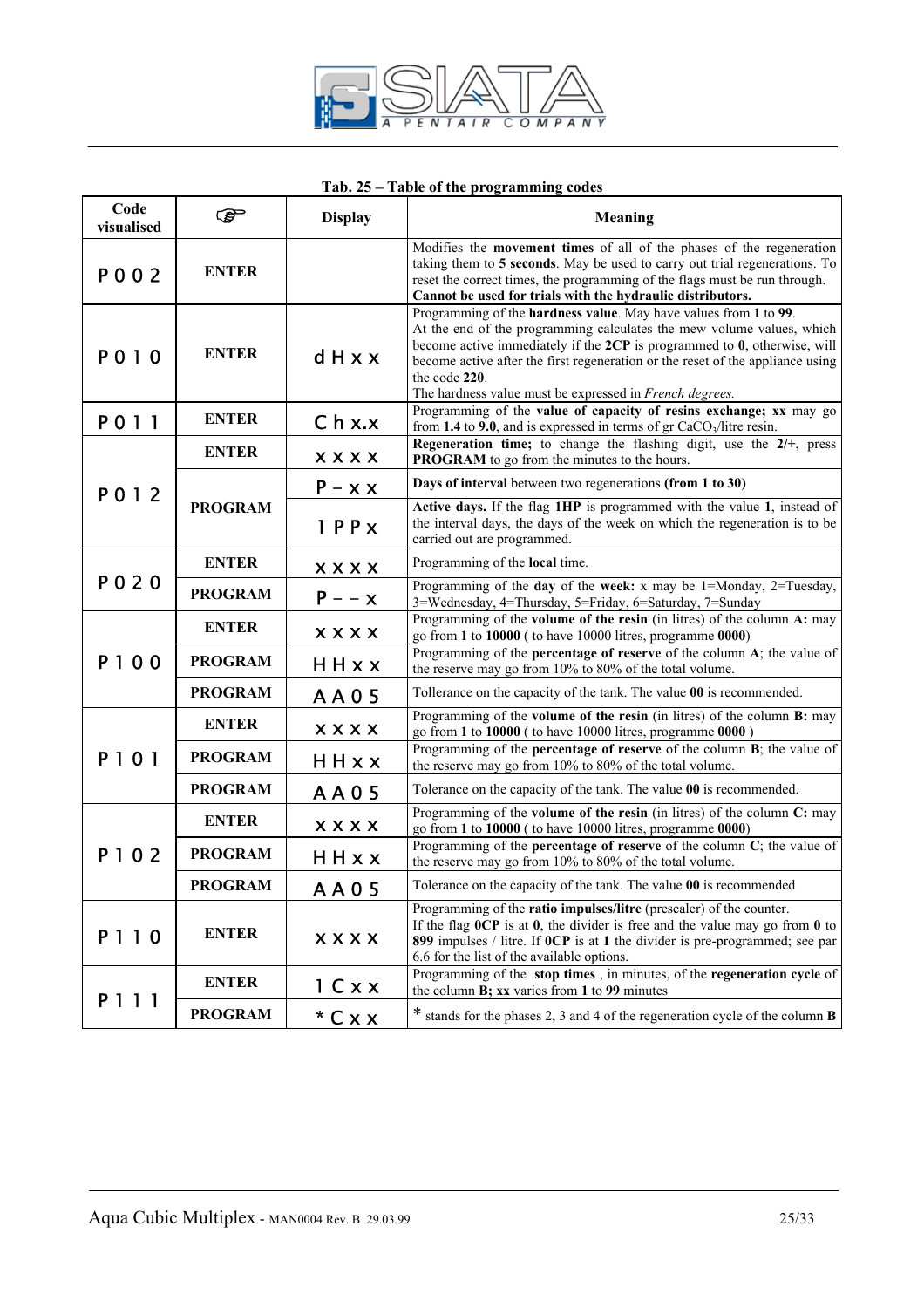

| Code<br>visualised      | ☞                           | <b>Display</b> | <b>Meaning</b>                                                                                                                                                                                                                                                                                                                                    |  |
|-------------------------|-----------------------------|----------------|---------------------------------------------------------------------------------------------------------------------------------------------------------------------------------------------------------------------------------------------------------------------------------------------------------------------------------------------------|--|
|                         | <b>ENTER</b>                | 1 C x x        | Programming of the stop times, in minutes, of the regeneration cycle of<br>the columns A and C; xx varies from 1 to 99 minutes                                                                                                                                                                                                                    |  |
| P 1 1 2                 | <b>PROGRAM</b><br>$*$ C x x |                | * stands for the phases 2, 3 e 4 of the regeneration cycle of the columns A<br>$eC$ .                                                                                                                                                                                                                                                             |  |
| P 2 0 0                 | <b>ENTER</b>                | <b>XXXX</b>    | Programming of the <b>value of division</b> (prescaler) of the <b>dosage pump</b> ; this<br>value is decreased by all the counters; the duration of the impulse is fixed<br>at 1 second                                                                                                                                                           |  |
| P 2 1 0                 | <b>ENTER</b>                |                | Transfers the parameters programmed for the column A to the columns B<br>and $C$ .                                                                                                                                                                                                                                                                |  |
| P 2 1 1                 | <b>ENTER</b>                |                | Calculates the volume and the reserve                                                                                                                                                                                                                                                                                                             |  |
| P 2 1 2                 | <b>ENTER</b>                |                | Activates the counters of the active columns and the values of the<br>treatable volume to the work memory visible on the display.                                                                                                                                                                                                                 |  |
| P 2 2 0                 | <b>ENTER</b>                |                | Initialisation of the system. Function to be used always when carrying out<br>modifications in the in the operative modality or in the programming of the<br>parameters.                                                                                                                                                                          |  |
| <b>ENTER</b><br>P 2 2 1 |                             |                | Causes the forced regeneration of the column visualised on the display.<br>Through the flag 1dP, this function is available directly on the keypad.<br>The key 1 starts up the regeneration and the key $\theta$ stops it. The key 1,<br>pressed during the stop phase, wipes off the residual time and allows the<br>next phase to be passed to. |  |
| P 2 2 2                 | <b>ENTER</b>                |                | During the stop phase of the regeneration, causes the residual time to be<br>wiped off and thus allows the next phase to be passed to. When the flag<br>1dP is at 1, this same function is available on the key 1                                                                                                                                 |  |

#### **6.4 – Programming of the reserve**

**Aqua Cubic Multiplex** allows for the volume of treatable water to be controlled, putting it into ratio with a possible **reserve** value. This is programmed via the codes **100, 101 and 102** respectively for columns **A, B and C,** and expresses the **percentage of the total volume available** which must be held in reserve. Thus, if there are 10000 treatable litres available and if 70% reserve is required, the value **HH70** in the codes above must be programmed and the code **211**  keyed in to have the calculations of the volume carried out.

If **Aqua Cubic Multiplex** is programmed as «**one single column**», the control on the reserve will be automatically activated when the flag **0HP** is programmed to **1** (start of the regeneration deferred to the programmed time) and cannot be disactivated. When the volume reaches the value of the reserve, the regeneration will start at the programmed time.

If **Aqua Cubic Multiplex** is programmed as «**three single columns** », the control of the reserve will be automatically activated whichever is the programming of the flags, and cannot be disactivated. When both columns in service have their volume value lower than the reserve value, the regeneration will start for the column with the lower volume of the two. If only one column reaches the value of the reserve, the control is not effective.

If **Aqua Cubic Multiplex** is programmed as «**two single columns in parallel**», the control on the reserve is carried out when the flag **0dP** is programmed to **1**, and is disactivated by programming it to **0.** When both columns have their volume value lower than the reserve value, the regeneration will start for the column with the lower volume of the two. If only one column reaches the value of the reserve, the control is not effective.

When the control on the reserve is not required and this is cannot be disactivated, the effects may be minimised by programming it to the minimum value, that is 10% of the total volume. In the other operative modalities, the control on the reserve is not available.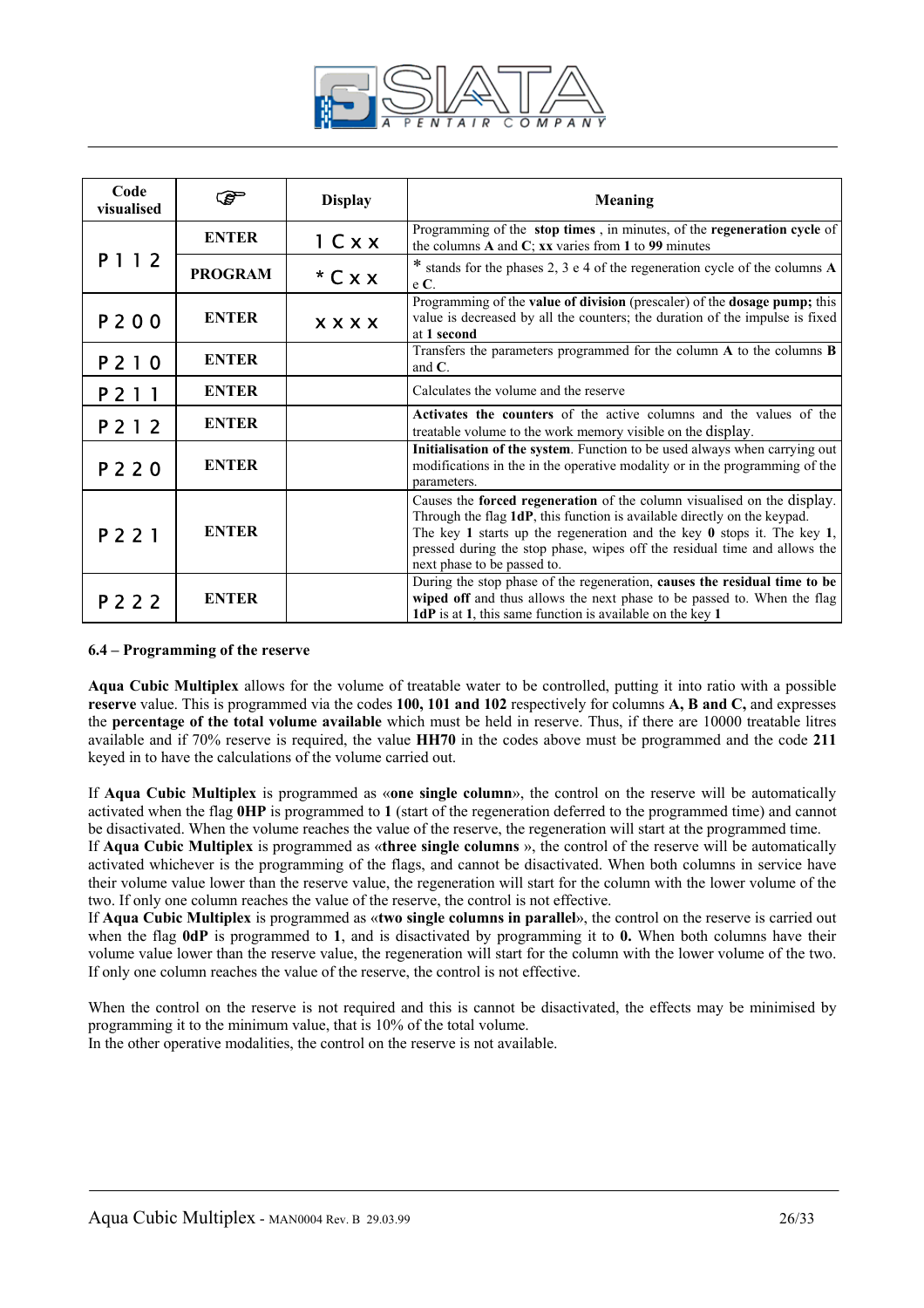

#### **6.5 – Remote Start**

**Aqua Cubic Multiplex** makes a «remote start» entry available which allows for the regeneration to be started up by an **external automatism** or manually via a button positioned at some distance from the controller. Whichever device is used, this must be of the *normally open* type, and to start up the regeneration, must be closed for at least 15 seconds. The remote start is available only when only one distributor is active, therefore in the modality **PPP0,** one single column and **PPP4,** one duplex column.

In the first case, the start of the regeneration may be immediate or deferred to the programmed time, depending on the programming of the flags **0HP** and **2HP** as described in par. 6.2.1.a.

In the second case, the remote start is automatically enabled for immediate start. It is not programmable in any way.

#### **6.6 – Programming of the litre counter divider (prescaler)**

The programming of the litre counter divider (**prescaler**) defines the ratio between the number of *impulses* read by

**Aqua Cubic Multiplex** and *the unit of load* in transit in the counter used ( litres or m³) . **Aqua Cubic Multiplex** has two work modes:

- $\triangleright$  **free prescaler** if the flag **0CP** is equal to **0**; in this case the prescaler may be programmed within the range of values  $1 \div 899$  (n° of impulses given by the litre counter before the volume climbs by one unit);
- ¾ **pre-programmed prescaler** if the flag **0CP** is equal to **1,** in this case the prescalers which can be used are those indicated in the first column of table 18;

| <b>Prescaler impulses/litre</b> | Minimum load of the flow (lit/min) | Maximum load of the flow (lit/min) |
|---------------------------------|------------------------------------|------------------------------------|
| 14/01                           | 0.2                                | 40                                 |
| 4/1                             |                                    | 150                                |
| 1/1                             | 3                                  | 600                                |
| 4/10                            | 7.5                                | 1500                               |
| 2/10                            | 15                                 | 3000                               |
| 1/10                            | 30                                 | 6000                               |
| 4/100                           | 75                                 | 9999                               |
| 2/100                           | 150                                | 9999                               |
| 1/100                           | 300                                | 9999                               |
| 4/1000                          | 750                                | 9999                               |
| 2/1000                          | 1500                               | 9999                               |
| 1/1000                          | 3000                               | 9999                               |

**Tab. 26 – Table of the pre-programmed litre counter dividers and range of flow admissible** 

The volume calculated by **Aqua Cubic Multiplex** can go from 0 to 999,999 litres. This value is optimised in order to be able to be visualised by the display of the controller which can show only four digits.

A decimal point will appear on the display to separate the cubic metres from the litres, that is the thousands of litres from the hundreds.

The value of the volume will be visualised from the left to the right, so that a volume value of 15,500 litres will be visualised as **15.50**, a value of 350,000 litres will appear as **350.0**. During the service, the normal consumption of water will cause the volume visualised to decrease; when the most significant digit becomes zero, **Aqua Cubic Multiplex** will optimise the visualisation moving the reference point towards the left, which allows new, less significant digits to be seen. Thus, the moment the volume passes from 10,000 to 9,999 litres, the visualisation will pass from **10.00** to **9.999,** if the volume passes from 100,000 to 99,900 litres, the visualisation passes from **100.0** to **99.90**.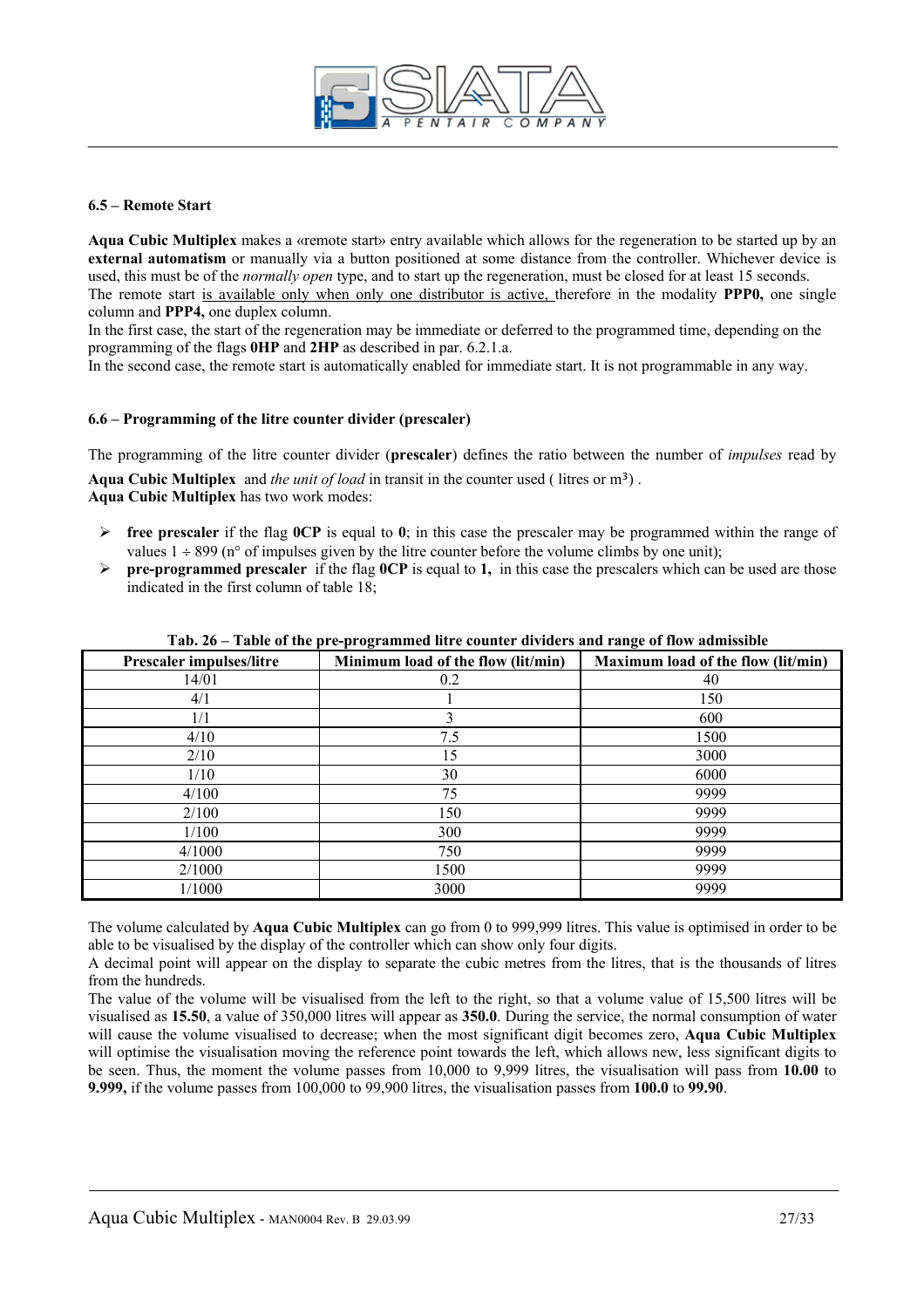

If using a pre-programmed prescaler, the volume calculated is optimised by rounding it off.

#### **Example**:

If the volume calculated is 15,435 litres and the prescaler is programmed with the type 1/10, the volume will be optimised to the value 15,430; if the prescaler chosen is the type 4/1000, the volume will become 15,000 litres and will be visualised as such on the display.

#### **6.7 – Calculation of the capacity of a system**

**Aqua Cubic Multiplex** is able to calculate autonomously the volume of water that the system is capable of treating. The calculation is carried out using the parameters shown below.

The calculation is carried out automatically after the programming of the hardness, otherwise it can be carried out by using the code **211**.

Consult par. 6.11 for the immediate availability or otherwise of the result of the calculation.

 $1000$  x A  $\rm x$  B Treatable litres = **C** C

Where :

A = **Volume of resin in litres**

 $B =$  Capacity of ionic exchange of the resin, on average 5 (gr of  $CaCO<sub>3</sub>$ ) litre of resin)

 $C =$  **Hardness of the water in French degrees**  $\lceil \circ \text{F} \rceil$ 

#### **6.8 – Putting into service**

#### **IMPORTANT**

Always remember to key in the code **220** (ref. par. 6.3) after the various phases of programming before **Aqua Cubic Multiplex** has been put into service.

Always remember that before carrying out operations on the keypad of **Aqua Cubic Multiplex**, it must be checked that the cams of the distributors are on the position of **stroke end** ( except when they are in regeneration, a condition which may be verified via the led **Regen**), and that any unused limit switch entries are **closed with a connector bridge**. During the normal functioning of **Aqua Cubic Multiplex**, the leds **A** or **B** will be on to indicate which column is in service, while the leds **A Service** or **B Service** will indicate which column is visualised in that moment on the display.

#### **6.9 – Connections**

The drawing shown on the attached page **A** shows the general connections of the controller, also available on a sticker positioned under the cover giving access to the terminal board.

The drawings shown on the attached pages **B** and **C**, show the connections between the controller and, respectively, a duplex distributor and two single distributors.

If one single distributor is required, the attached page to refer to must be **C**, the distributor to connect is **A-dist**, and care must be taken to close the terminals **3** and **4** with a bridge.

With reference to attached page **B**, the cable cod. **96-M** is not polarised and may be assembled in any way. The cable cod. **96-S**, on the other hand, is polarised. If after assembling, positioning the distributor at the stroke end, the LED **Service** on the distributor does not come on, the connections of cable cod. **96-S** must be inverted.

**Aqua Cubic Multiplex** allows for the use of the Reed type counters, which supply their signal on a pair of wires. These wires must be connected to the terminals 33 e 34 for the column A, to the terminals 31 and 32 for the column B and to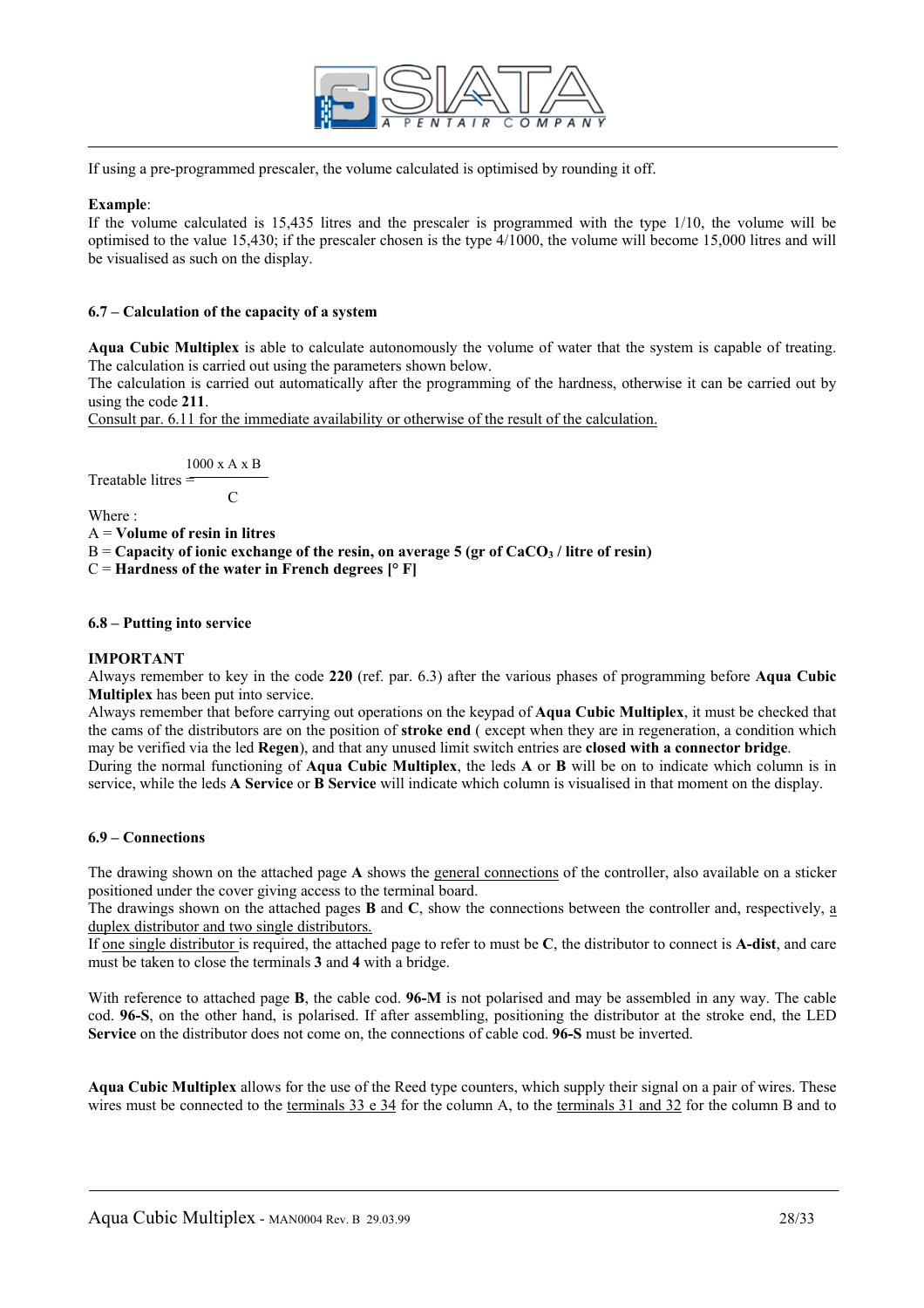

the terminals 29 and 30 for the column C, as shown in fig. 1. If the use of **a single counter for all of the columns** is required, simply connect the counter to the column A and connect with a connecting bridge the terminals 30 and 32 with the terminal 34 as shown in fig. 2.

**The connections of this type of counter are not polarised. They may be assembled in any way.**





#### **6.10 – Management of the dimensions of the tanks**

**Aqua Cubic Multiplex** allows for plants with a maximum of three columns to be realised, that is with the use of as many as three distributors, each connected to a SIATA valve, and therefore to a tank containing the resins.

There are two aspects which must be taken into account for the programming of the columns; the first is the regeneration cycle, the second is the capacity dimensions.

The installer may choose whether to carry out the regeneration cycle of the columns with the same times or with different times via the flag **1CP**.

When it is programmed with the value **0**, the columns regenerate with the same times, those programmed for the column **A** with the code **112**. If, on the other hand, it is programmed with the value **1**, the column **B** is regenerated with the times programmed with the code **111**. The column **C**, if present, is always regenerated with the same times as those of the column **A**.

The programming of the capacity dimensions of the tanks is limited by the flag **1CP**. The operator may carry it out in a single solution, if they are the same, or separately if they have different capacities.

In the first case, the programming of the parameters of the column **A** with the code **100** is proceeded to, to then copy the parameters of the column **A** to the columns **B** and **C** by simply keying in the code **210**.

In the second case, the codes **100**, **101** e **102**, respectively for the columns **A**, **B** and **C** must be programmed, depending on which is needed, The columns thus programmed will enter into service depending on the operative modality selected, and will go into regeneration according to the conditions provided.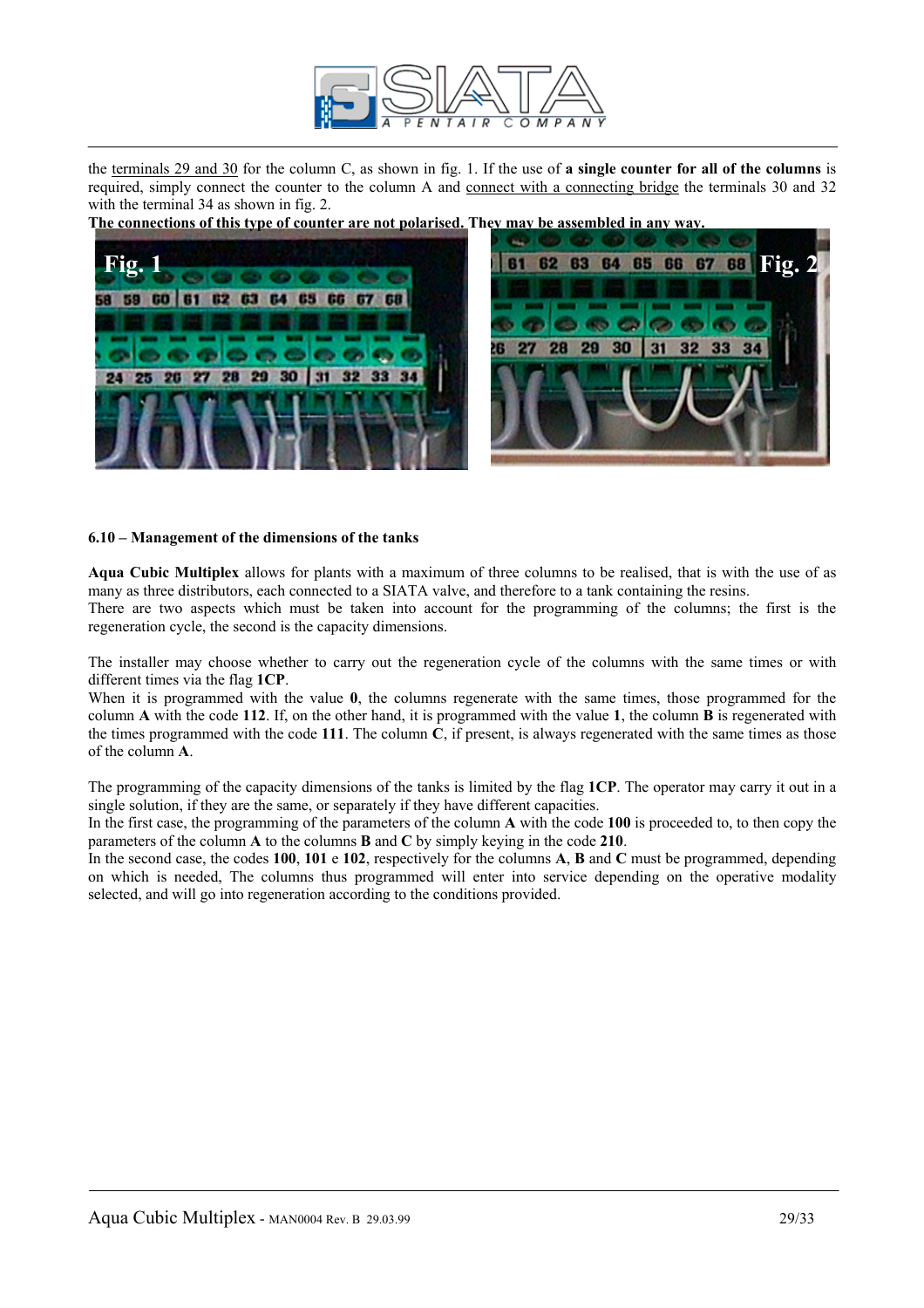

#### **6.11 –Modifying the programming during service, the flag 2CP**

As already explained in par. 6.3, **Aqua Cubic Multiplex** calculates the volume of water which can be treated using the values of hardness of the water, the capacity of ionic exchange of the resins and the quantity of resin used. The calculation is carried out automatically at the end of the programming of the hardness (code **010**), or otherwise may also be carried out keying in the code **211**.

When these calculations are carried out at the time of the installation, the value of volume calculated must become operative immediately, so as to be able to start up the system.

When, however, the value of hardness is modified during the service, the fact of having the new value of volume operative immediately can become extremely dangerous, in that it cancels the value of residual volume treatable by the system; the consequence is that the column runs out and the regeneration does not start because the controller thinks it has a column which is still working efficiently.

The solution is the use of the flag **2CP**, which tells the controller when to make the value of volume calculated operative.

If it is programmed with the value **0**, the modifications to the programming are immediately operative.

When it is programmed with the value 1 the modifications are operative only after the next regeneration.

It can be a good rule to programme the flag **2CP** with the value **1** at the end of the installation, so that any modifications to the parameters during the service of **Aqua Cubic Multiplex** do not upset the possibility of the system to operate.

## **7 – What to do if …**

Some basic operations for the resolution of small problems which may arise during the use of **Aqua Cubic Multiplex**  are described below.

If the suggestions shown do not help to resolve the situation, please call the SIATA service assistance.

#### **7.1 - ... Aqua Cubic Multiplex does not come on ?**

- 1. Check that the plug is correctly inserted in the electricity socket;
- 2. Check that the socket is correctly supplied;
- 3. Check that the adapter used does actually supply 24 Vac, code AC-PLUS 1/05, check that the transformer used does actually supply 24 Vac;
- 4. Check that the current conductors are corrected inserted into the terminals and that these are closed correctly.
- 5. Check that the fuse positioned on the panel has not blown.

In the case of Aqua Cubic Multiplex at 230 Vac, AC-PLUS2/05, this fuse must be of delayed 0.5A; In the case of Aqua Cubic Multiplex at 24 Vac, AC-PLUS1/05, this fuse must be of delayed 1A

#### **7.2 - ... the motors of the distributors do not stop ?**

1. Check that the run end wires of the distributors, marked 96-S, are correctly inserted in the terminals and that these are closed correctly;

#### **7.3 - ... there is no current to the utilisers?**

1. Remember that **Aqua Cubic Multiplex does not supply current to the exits,** but only closures that the operator must wire at his own discretion, check that the wiring is correct, that the conductors are correctly inserted into the terminals and that these are closed correctly;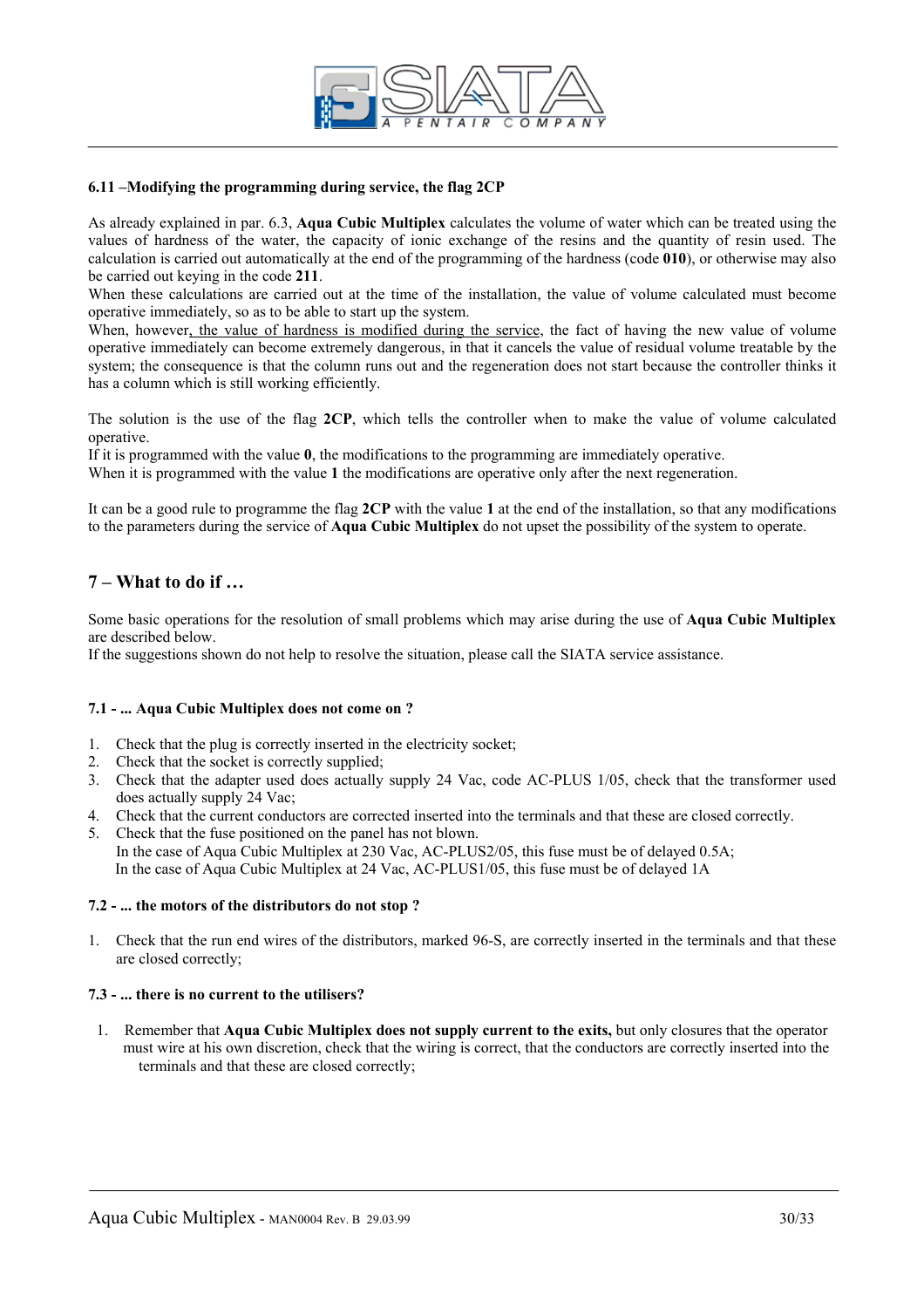

#### **7.4 - ... Aqua Cubic Multiplex works in an irregular way?**

- 1. Check that the distributors are at the stroke end, that is that the motors are not in movement;
- 2. If using **Aqua Cubic Multiplex** with a single distributor, check that the limit switch entry not used **is closed with a connector bridge**;

#### **7.5 – … one column is not working ?**

The potential of **Aqua Cubic Multiplex** allows for various functional hypotheses to resolve critical situations caused by problems in the plant or the controller and which, for one reason or another, cannot be repaired quickly. Obviously, the so-called "blocking" breakdowns remain outside of these hypotheses; these include, for example, the breaking of the general entry water tube, or the breakdown of the controller which causes it stop.

Some hypotheses:

- The controller is programmed in the modality "one single column, PPP0".
	- If the problem is hydraulic, the only solution is for the appliance to be repaired.
	- If the problem is electrical, it is possible to programmed the controller in the modality "two single columns in parallel, PPPA", moving all the connections on the controller of the column A to the column B. When the working column runs out of the volume, the controller carries out the regeneration, at the end of which it automatically returns into service.
- **The controller is programmed in the modality "three alternated single columns, PPP1"**.
	- Whatever the problem is, as long as it is limited to only one column, the controller the controller will exclude the broken column of its own accord. In fact, this, not consuming water, will not decrease its own volume and will not go into regeneration. The other two columns will alternate in service. It is obviously essential that the operator close the hydraulic circuit of the broken column.
- The controller is programmed in the modality "two alternated single columns, PPP2".
	- Whatever the problem is, it is possible to programme the controller in the modality "two single columns in parallel, PPPA", closing the hydraulic circuit of the broken column. The working column will continue to work individually. Obviously, during the regeneration, the user will be without water.
- The controller is programmed in the modality "one duplex column, PPP4".
	- In the case of the duplex column, whatever the problem is, the only intervention possible is repair.
- **The controller is programmed in the modality "two single columns in parallel, PPPA".** 
	- Whatever the problem is, the controller will exclude the broken column of its own accord. In fact, this, not consuming water, will not decrease its own volume and will not go into regeneration. The other column will continue to work individually. Obviously, during the regeneration the user will be without water.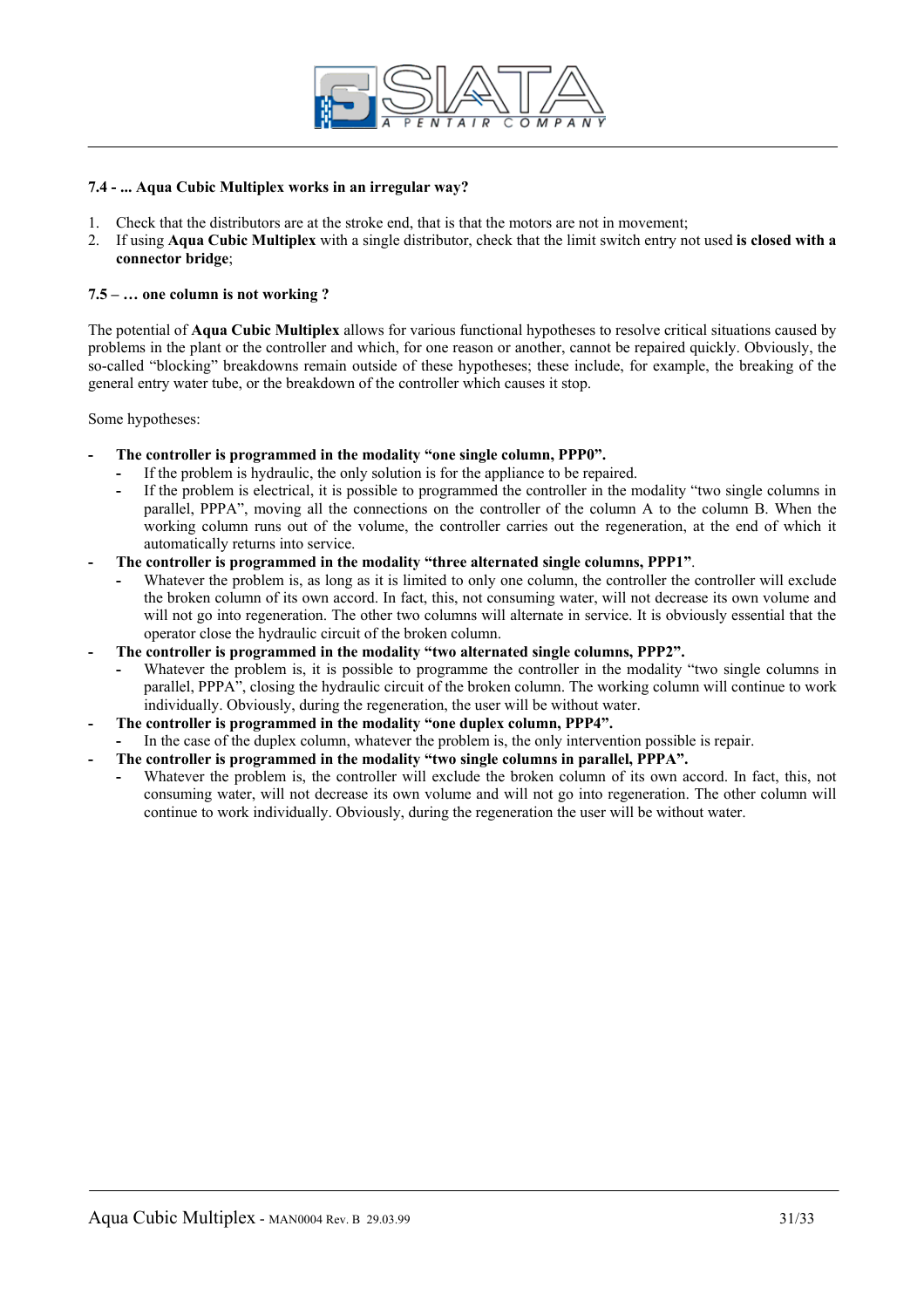

# **Appendix A**